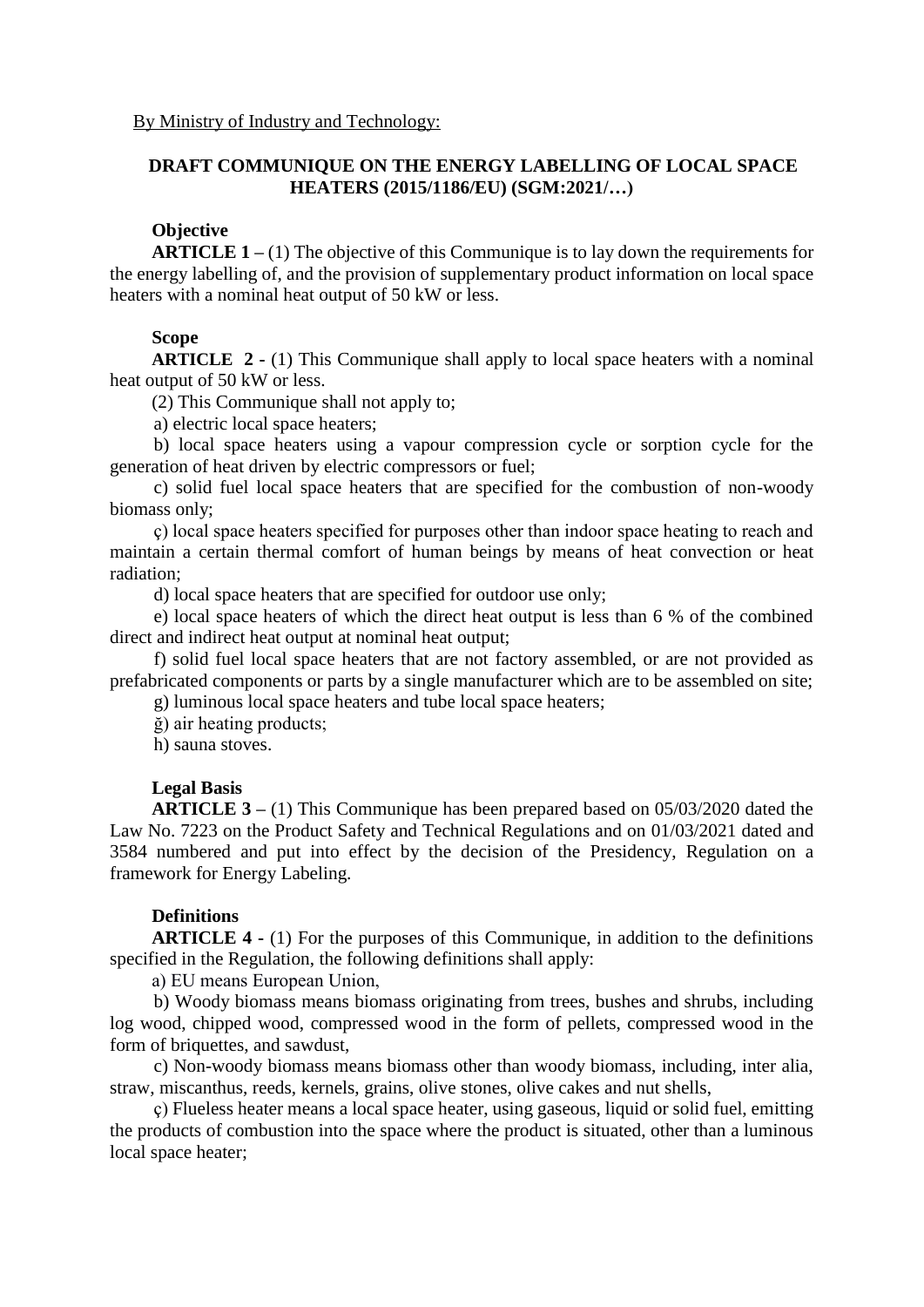d) Open to chimney heater means a local space heater, using gaseous, liquid or solid fuels intended to sit under a chimney or in a fireplace without sealing between the product and the chimney or fireplace opening, and allowing the products of combustion pass unrestricted from the fire bed to the chimney or flue;

e) Ministry means the Ministry of Industry and Technology,

f) Biomass means the biodegradable fraction of products, waste and residues from biological origin from agriculture (including vegetal and animal substances), forestry and related industries including fisheries and aquaculture, as well as the biodegradable fraction of industrial and municipal waste,

g) Tube local space heater means a local space heater, using gaseous or liquid fuel, which is equipped with a burner; which is to be installed above head level, near the subjects to be heated, which heats the space primarily by infrared radiation from the tube or tubes heated by the internal passage of products of combustion and of which the products of combustion are to be evacuated through a flue duct;

ğ) Intended for outdoor use means the product is suitable for safe operation outside enclosed spaces, including possible use in outdoor conditions;

h) Other suitable fuel means a fuel, other than the preferred fuel, which can be used in the local space heater according to the supplier's instructions and includes any fuel that is mentioned in the instruction manual for installers and end-users, on free access websites of manufacturers and suppliers, in technical or promotional material and in advertisements,

ı) Direct heat output means the heat output of the product by radiation and convection of heat, as emitted by or from the product itself to air, excluding the heat output of the product to a heat transfer fluid, expressed in kW,

i) Indirect heat output' means the heat output of the product to a heat transfer fluid by the same heat generation process that provides the direct heat output of the product, expressed in kW,

j) Indirect heating functionality means the product is capable of transferring part of the total heat output to a heat transfer fluid, for use as space heating or domestic hot water generation,

k) Electric local space heater means a local space heater using the electric Joule effect to generate heat,

l) Equivalent model means a model placed on the market with the same technical parameters set out in Table 2 or Table 3 of Annex V as another model placed on the market by the same supplier,

m) Fossil solid fuel means solid fuel other than biomass, including anthracite and dry steam coal, hard coke, low temperature coke, bituminous coal, lignite, a blend of fossil fuels or a blend of biomass and fossil fuel; for the purposes of this Communique it also includes peat,

n) Gaseous fuel local space heater means an open fronted local space heater or a closed fronted local space heater using gaseous fuel,

o) Air heating product means a product providing heat to an air-based heating system only that can be ducted and is designed to be used while fastened or secured in a specific location or wall mounted which distributes the air by means of an air moving device in order to reach and maintain a certain level of human thermal comfort within an enclosed space in which the product is situated,

ö) Solid fuel means a fuel which is solid at normal indoor room temperatures, including solid biomass and solid fossil fuel,

p) Solid fuel local space heater means an open fronted local space heater, closed fronted local space heater or cooker using solid fuels,

r) Commission means European Commission,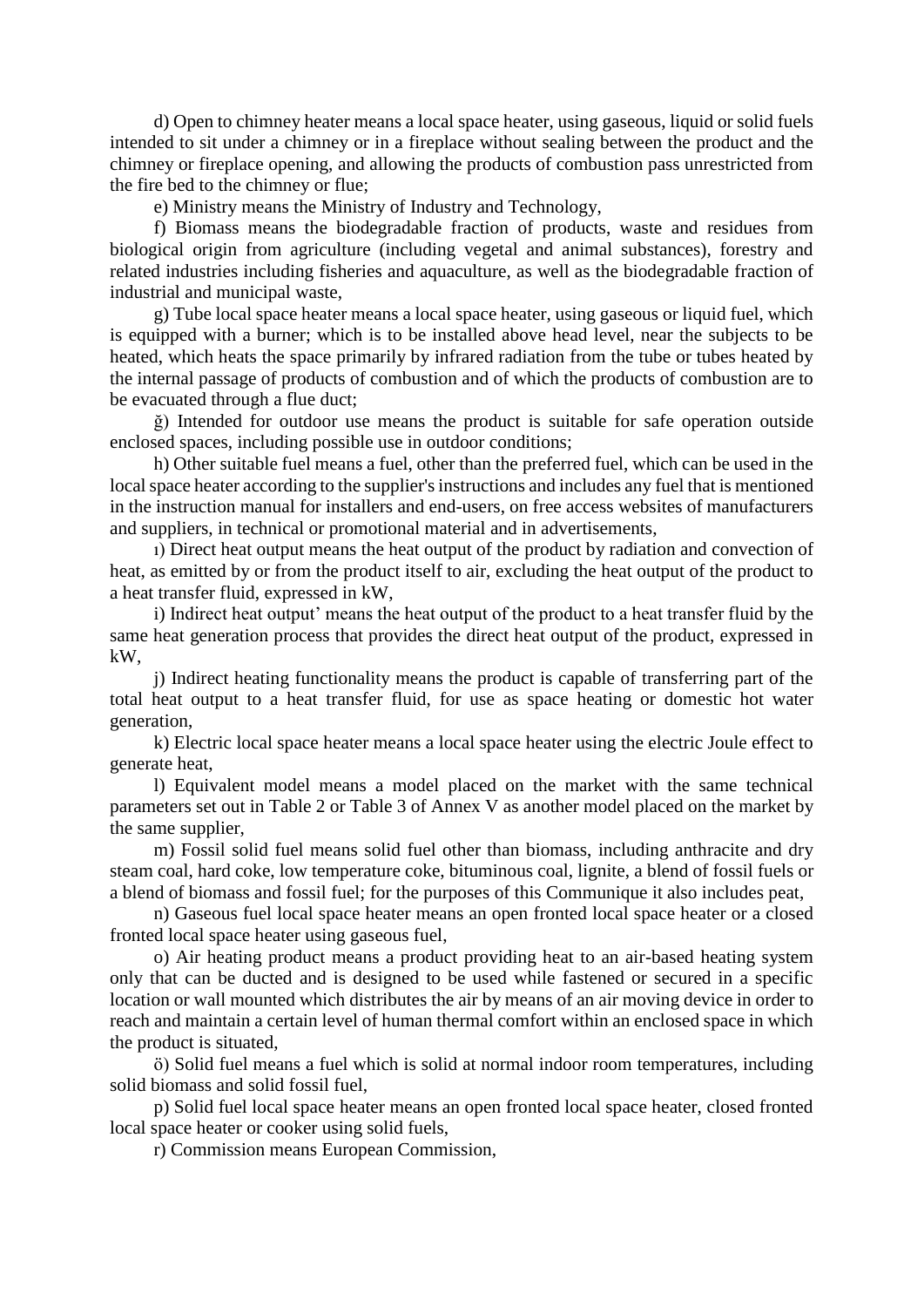s) Cooker means a local space heater, using solid fuels, that inte- grates in one enclosure the function of a local space heater, and a hob, an oven or both to be used for preparation of food and which is sealed to a chimney or fireplace opening or requires a flue duct for the evacuation of products of combustion,

 $\varsigma$ ) Minimum heat output *(P<sub>min</sub>)* means the heat output of a local space heater comprising both direct heat output and indirect heat output (where applicable), when operating at the setting for the lowest heat output, as declared by the supplier, expressed in kW,

t) Nominal heat output (*Pnom*): means the heat output of a local space heater comprising both direct heat output and indirect heat output (where applicable), when operating at the setting for the maximum heat output that can be maintained over an extended period, as declared by the supplier, expressed in kW,

u) Local space heater means a space heating device that emits heat by direct heat transfer or by direct heat transfer in combination with heat transfer to a fluid, in order to reach and maintain a certain level of human thermal comfort within an enclosed space in which the product is situated, possibly combined with a heat output to other spaces and is equipped with one or more heat generators that convert electricity or gaseous, liquid or solid fuels directly into heat, through use of the Joule effect or combustion of fuels respectively,

ü) Open fronted local space heater means a local space heater, using gaseous, liquid or solid fuels, of which the fire bed and combustion gases are not sealed from the space in which the product is fitted and which is sealed to a chimney or fireplace opening or requires a flue duct for the evacuation of products of combustion,

v) Closed fronted local space heater means a local space heater, using gaseous, liquid or solid fuels, of which the fire bed and combustion gases can be sealed from the space in which the product is fitted and which is sealed to a chimney or fireplace opening or requires a flue duct for the evacuation of products of combustion,

y) Luminous local space heater means a local space heater, using gaseous or liquid fuel which is equipped with a burner; which is to be installed above head level, directed towards the place of use so that the heat emission of the burner, being predominantly infrared radiation, directly warms the subjects to be heated and which emits the products of combustion in the space where it is situated,

z) Sauna stove means a local space heater, incorporated in, or declared to be used in, dry or wet sauna's or similar environments,

aa) Liquid fuel local space heater means an open fronted local space heater or a closed fronted local space heater using liquid fuel;

bb) Preferred fuel means the single fuel which is to be preferably used for the local space heater according to the supplier's instructions,

cc) Fuel fired local space heater means either an open fronted local space heater, closed fronted local space heater or cooker,

çç) Regulation means 01/03/2021 dated and 3584 numbered and put into effect by the decision of the Presidency, Regulation on a framework for Energy Labeling.

(2) For the purposes of Annexes II to IX, additional definitions are set out in Annex I.

### **Responsibilities of suppliers and timetable**

**ARTICLE 5** - (1) From 01/06/2023 suppliers placing on the market or putting into service local space heaters that are not flueless heaters using solid fuels or open to chimney heaters using solid fuels shall ensure that:

a) such local space heater is provided with a printed label in the format and containing the information set out in point 1 of Annex III and conforming to the energy efficiency classes set out in Annex II.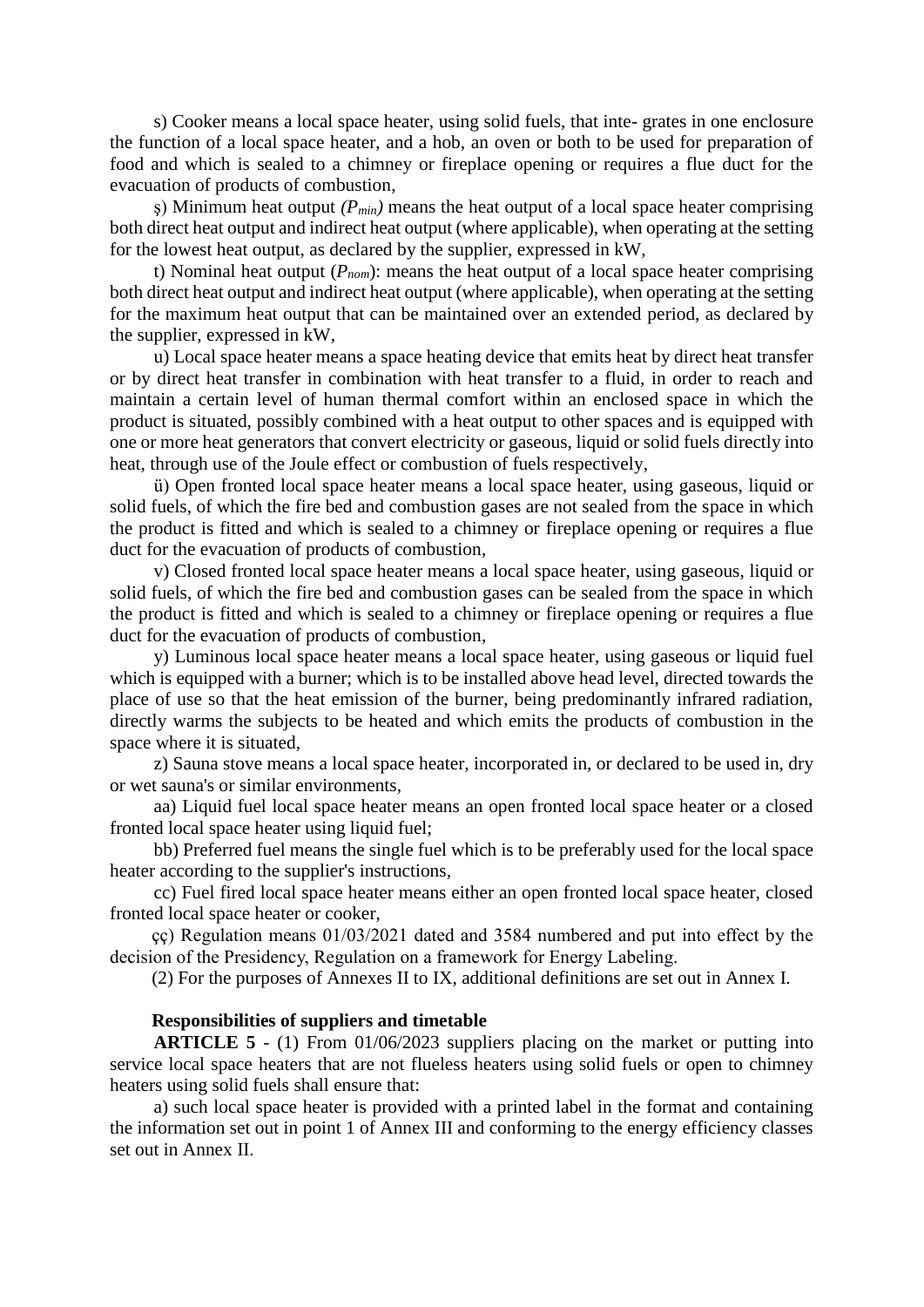b) an electronic label in the format and containing the Information set out in point 1 of Annex III and conforming to the energy efficiency classes set out Annex II is made available to dealers for such local space heater model;

c) a product fiche in accordance with Annex IV, is provided for such local space heater;

ç) an electronic product fiche, in accordance with Annex IV, is made available to dealers for such local space heater model.

d) the technical documentation, as set out in Annex V, is provided on request to the Ministry, the authorities of the Member States and to the Commission.

e) any advertisement related to a specific such local space heater model and containing energy-related or price information includes a reference to the energy efficiency class for that model,

f) any technical promotional material concerning a specific such local space heater model and describing its specific technical parameters includes a reference to the energy efficiency class for that model.

(2) From 01/06/2023 suppliers placing on the market or putting into service flueless heaters using solid fuels or open to chimney heaters using solid fuels shall ensure that:

a) such local space heater is provided with a printed label in the format and containing the information set out in point 1 of Annex III and conforming to the energy efficiency classes set out in Annex II.

b) an electronic label in the format and containing the information set out in point 1 of Annex III and conforming to the energy efficiency classes set out Annex II is made available to dealers for such local space heater model.

c) a product fiche in accordance with Annex IV, is provided for such local space heater.

ç) an electronic product fiche, in accordance with Annex IV, is made available to dealers for such local space heater model.

d) the technical documentation, as set out in Annex V, is provided on request to the Ministry, the authorities of the Member States and to the Commission.

e) any advertisement related to a specific such local space heater model and containing energy-related or price information includes a reference to the energy efficiency class for that model.

f) any technical promotional material concerning a specific such local space heater model and describing its specific technical parameters includes a reference to the energy efficiency class for that model.

### **Responsibilities of dealers**

**ARTICLE 6** – (1) Dealers of local space heaters shall ensure that:

a) each local space heater bears, at the point of sale, the label provided by suppliers in accordance with Article 5, on the outside of the front of the local space heater, in such a way as to be clearly visible.

b) local space heaters offered for sale, hire or hire-purchase, where the end-user cannot be expected to see the product displayed, are marketed with the information provided by the suppliers in accordance with Annex VI, except where the offer is made through the internet, in which case the provisions of Annex VII shall apply.

c) any advertisement for a specific local space heater model which contains energyrelated or price information includes a reference to the energy efficiency class of that model.

ç) any technical promotional material concerning a specific local space heater model which describes its specific technical parameters includes a reference to the energy efficiency class of that model.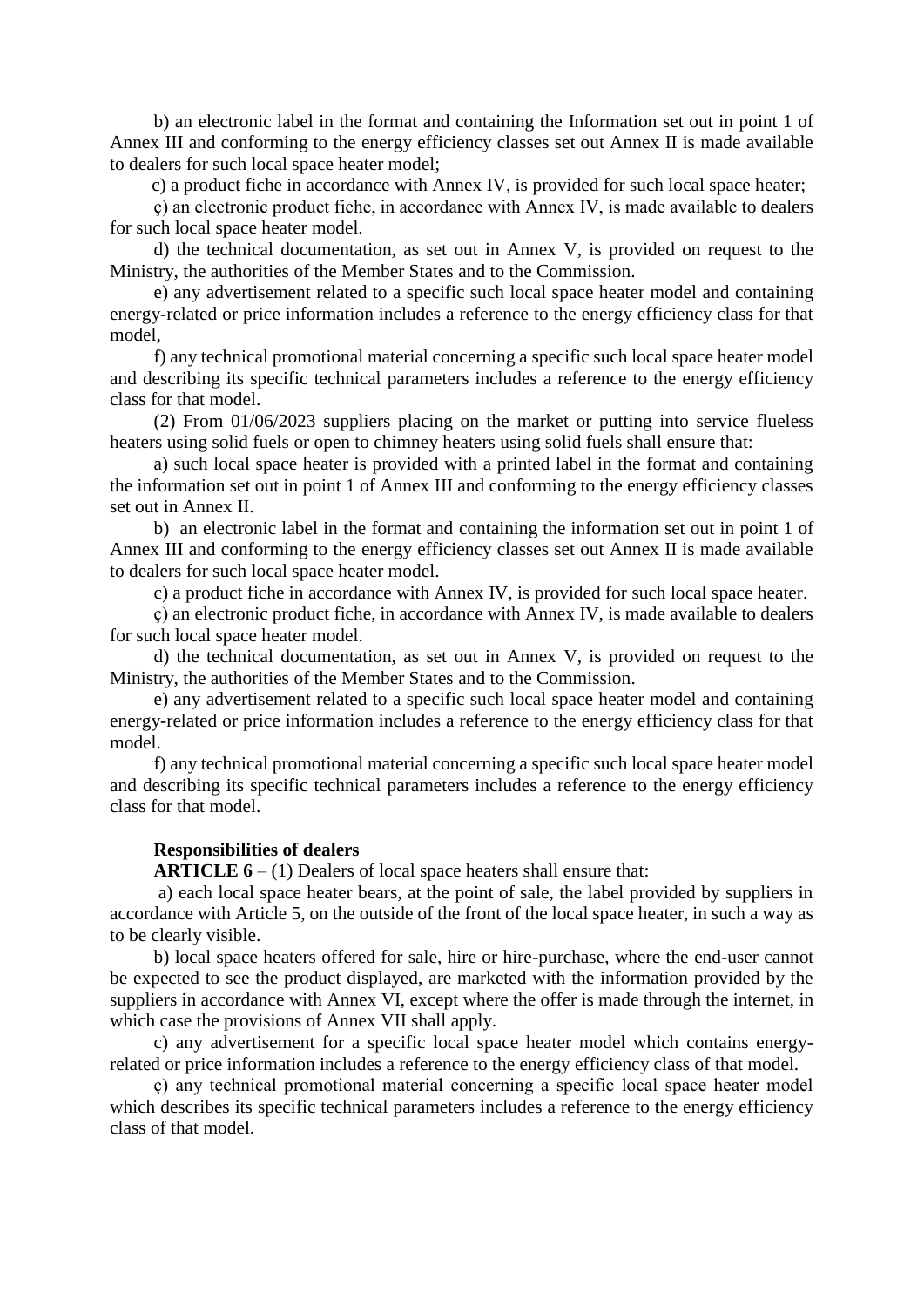### **Measurement and calculation methods**

**ARTICLE 7 –** (1) The information to be provided pursuant to Articles 6 and 7 shall be obtained by reliable, accurate and reproducible measurement and calculation methods which take into account the recognised state-of-the-art measurement and calculation methods, set out in Annex VIII.

### **Verification procedure for market surveillance purposes**

**ARTICLE 8 –** (1) The Ministry shall apply the procedure laid down in Annex IX when assessing the conformity of the declared energy efficiency class of local space heaters.

### **Consultation Forum transactions**

**ARTICLE 9**– (1) The Ministry participates in the Consultation Forum Meetings established by the European Commission to carry out studies within the scope of this Communique.

## **Compliance with the European Union Legislation**

**ARTICLE 10 –** (1) This Communique has been prepared based on the indication by labelling and standard product information of the consumption of energy and other resources by energy-related products Directive 2010/30/EU of The European Parliament and of The Council and amended by the Commission Regulation EU/2017/2254, Commission Regulation (EU) 2015/1186 with regard to [the energy labelling of local space heaters.](http://data.europa.eu/eli/reg_del/2015/1186/oj/eng)

## **Entry into force**

**ARTICLE 11** – (1) This Communique shall enter into force on the date of publication.

### **Execution**

**ARTICLE 12** – (1) This Communique shall be executed by the Ministry of Industry and Technology.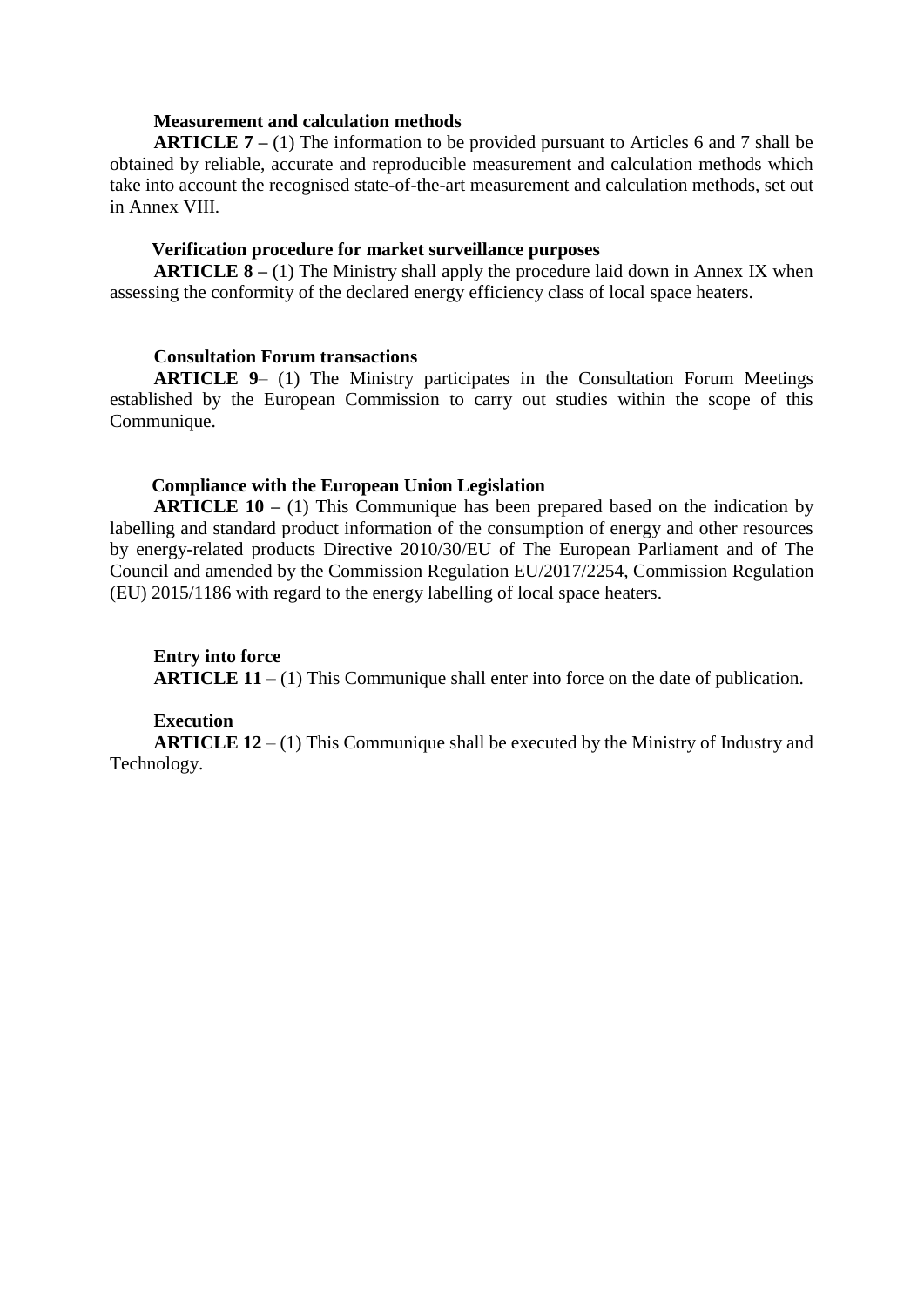### **ANNEX-I Definitions applicable for Annexes II to IX**

For the purposes of Annexes II to IX the following definitions shall apply:

(1) 'conversion coefficient' (CC) means a coefficient reflecting the estimated 40 % average EU generation efficiency referred to in Directive 2012/27/EU of the European Parliament and of the Council (1); the value of the conversion coefficient is  $CC = 2.5$ 

(2) 'net calorific value' (NCV) means the total amount of heat released by a unit quantity of fuel containing the appropriate moisture of the fuel, when it is burned completely with oxygen, and when the products of combustion are not returned to ambient temperature;

(3) 'useful efficiency, at either nominal or minimum heat output, (nth,nom or nth,min respectively)' means the ratio of the useful heat output and the total energy input expressed in terms of NCV of a local space heater, expressed in %;

(4) 'electric power requirement at nominal heat output' (elmax) means the electric power consumption of the local space heater while providing the nominal heat output. The electric power consumption shall be established without consideration of the power consumption of a circulator in case the product offers indirect heating functionality and a circulator is incorporated, expressed in kW;

(5) 'electric power requirement at minimum heat output' (elmin) means the electric power consumption of the local space heater while providing the minimum heat output. The electric power consumption shall be established without consideration of the power consumption of a circulator in case the product offers indirect heating functionality and a circulator is incorporated, expressed in kW;

(6) 'electric power requirement in standby mode' (elsb) means the electric power consumption of the product while in standby mode, expressed in kW;

(7) 'permanent pilot flame power requirement' (Ppilot) means the fuel consumption of gaseous, liquid or solid fuel of the product for the provision of a flame to serve as an ignition source for the more powerful combustion process needed for nominal or part load heat output, when lit for more than 5 minutes before the main burner is on, expressed in kW;

(8) 'single stage heat output, no room temperature control' means the product is not capable of varying its heat output automatically and that no feedback of room temperature is present to adapt the heat output automatically;

(9) 'two or more manual stages, no room temperature control' means the product is capable of varying its heat output manually by two or more levels of heat output and is not equipped with a device that automatically regulates the heat output in relation to a desired indoor temperature;

(10) 'with mechanic thermostat room temperature control' means the product is equipped with a non-electronic device that allows the product to auto- matically vary its heat output over a certain time period, in relation to a certain required level of indoor heating comfort;

(11) 'with electronic room temperature control' means the product is equipped with an electronic device, either integrated or external, that allows the product to automatically vary its heat output over a certain time period, in relation to a certain required level of indoor heating comfort;

(12) 'with electronic room temperature control plus day timer' means the product is equipped with an electronic device, either integrated or external, that allows the product to automatically vary its heat output over a certain time period, in relation to a certain required level of indoor heating comfort, and allows the setting of timing and temperature level for a 24 hours timer interval;

(13) 'with electronic room temperature control plus week timer' means the product is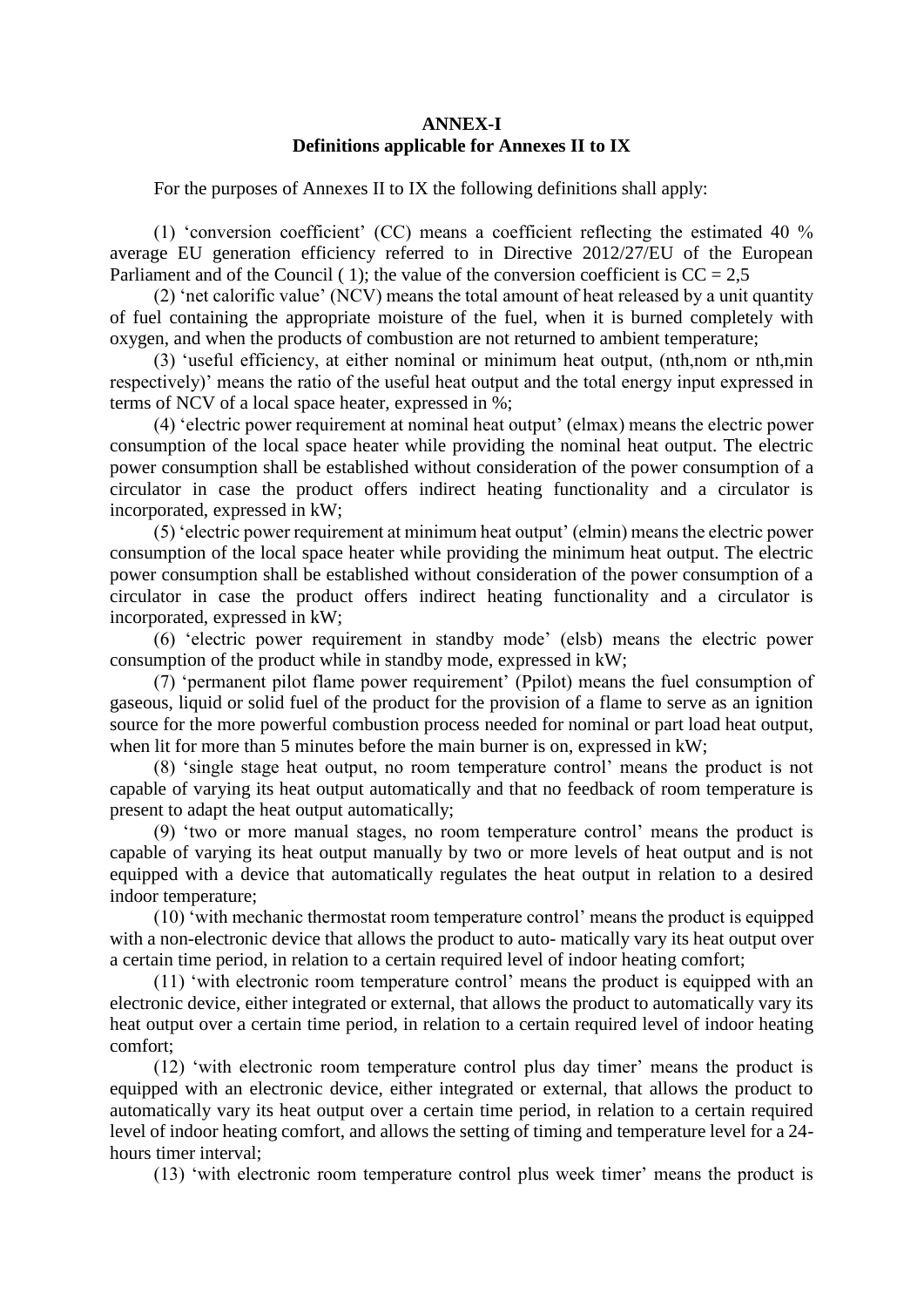equipped with an electronic device, either integrated or external, that allows the product to automatically vary its heat output over a certain time period, in relation to a certain required level of indoor heating comfort, and allows the setting of timing and temperature levels for a full week. During the 7-day period the settings must allow a variation on a day-to-day basis;

(14) 'room temperature control, with presence detection' means the product is equipped with an electronic device, either integrated or external, that auto- matically reduces the set-point for the room temperature when no person is detected in the room;

(15) 'room temperature control, with open window detection' means the product is equipped with an electronic device, either integrated or external, that reduces the heat output when a window or door has been opened. Whenever a sensor is used to detect the opening of a window or door, it can be installed with the product, externally to the product, built in the building structure or as a combination of those options;

(16) 'with distance control option' means the function that allows remote inter- action from outside the building in which the product is installed with the control of the product;

(17) 'standby mode' means a condition where the product is connected to the mains power source, depends on energy input from the mains power source to work as intended and provides only the following functions, which may persist for an indefinite time: reactivation function, or reactivation function and only an indication of enabled reactivation function, and/or information or status display;

(18) 'model identifier' means the code, usually alphanumeric, which distinguishes a specific local space heater model from other models with the same trade mark, supplier's name or dealer's name;

(19) 'other fossil fuel' means fossil fuel other than anthracite and dry steam coal, hard coke, low temperature coke, bituminous coal, lignite, peat or blended fossil fuel briquettes;

(20) 'other woody biomass' means woody biomass other than log wood with a moisture content of 25 % or less, briquetted fuel with a moisture content below 14 % or compressed wood with a moisture content below 12 %;

(21) 'moisture content' means the mass of water in the fuel in relation to the total mass of the fuel as used in the local space heater.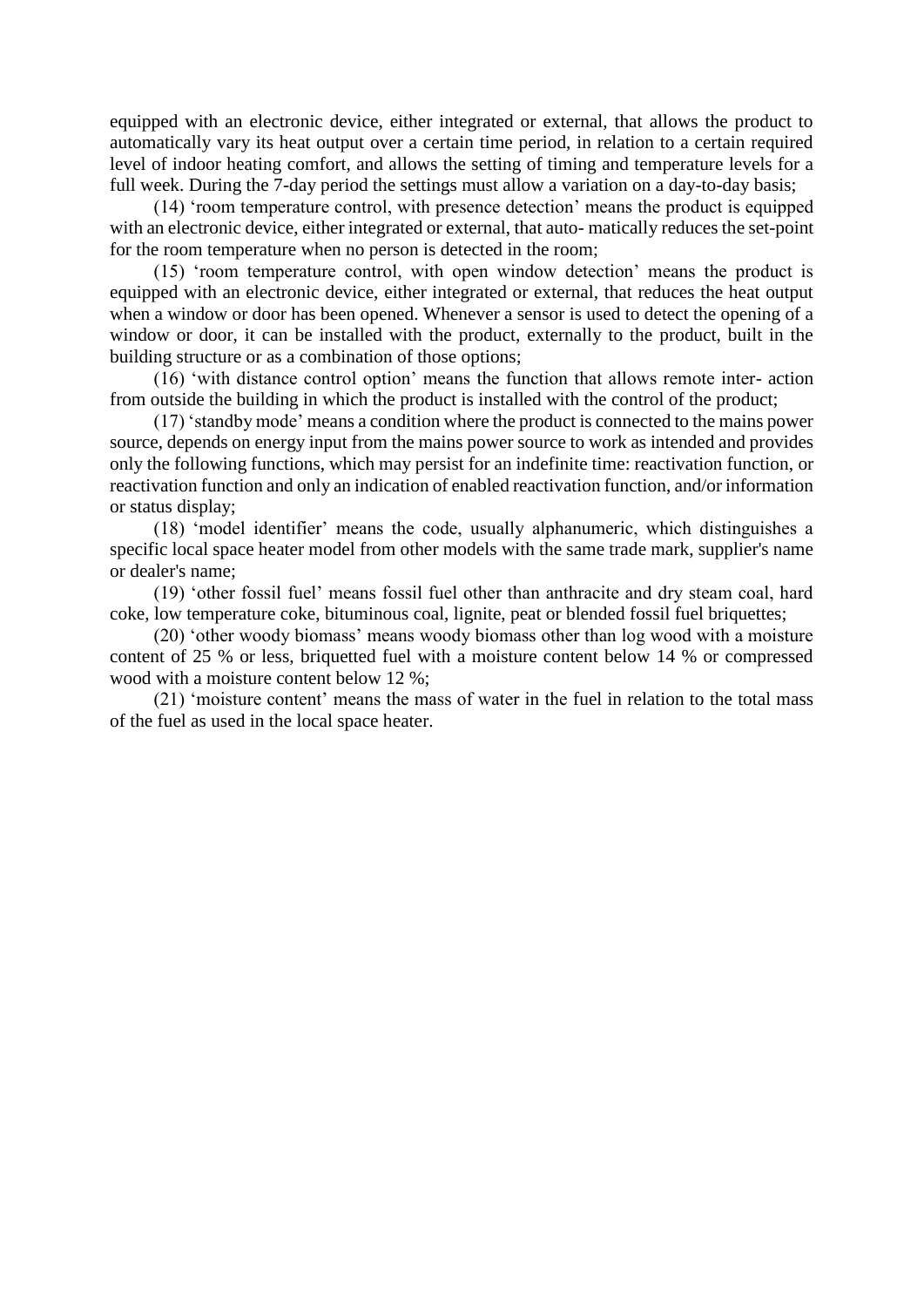### **ANNEX-II**

## **Energy efficiency classes**

1. The energy efficiency class of a local space heater shall be determined on the basis of its energy efficiency index as set out in Table 1.

| Energy efficiency class | Energy efficiency index ( <i>EEI</i> ) |
|-------------------------|----------------------------------------|
| $A++$                   | EEI > 130                              |
| $A+$                    | 107 < EEI < 130                        |
| A                       | 88 < EEI < 107                         |
| B                       | 82 < EEI < 88                          |
| $\mathcal{C}$           | 77 < EEI < 82                          |
| D                       | 72 < EEI < 77                          |
| E                       | 62 < EEI < 72                          |
| F                       | 42 < EEI < 62                          |
| G                       | EEI < 42                               |

**Table 1 Energy efficiency classes of local space heaters**

2. The energy efficiency index of a local space heater shall be calculated in accordance with Annex VIII.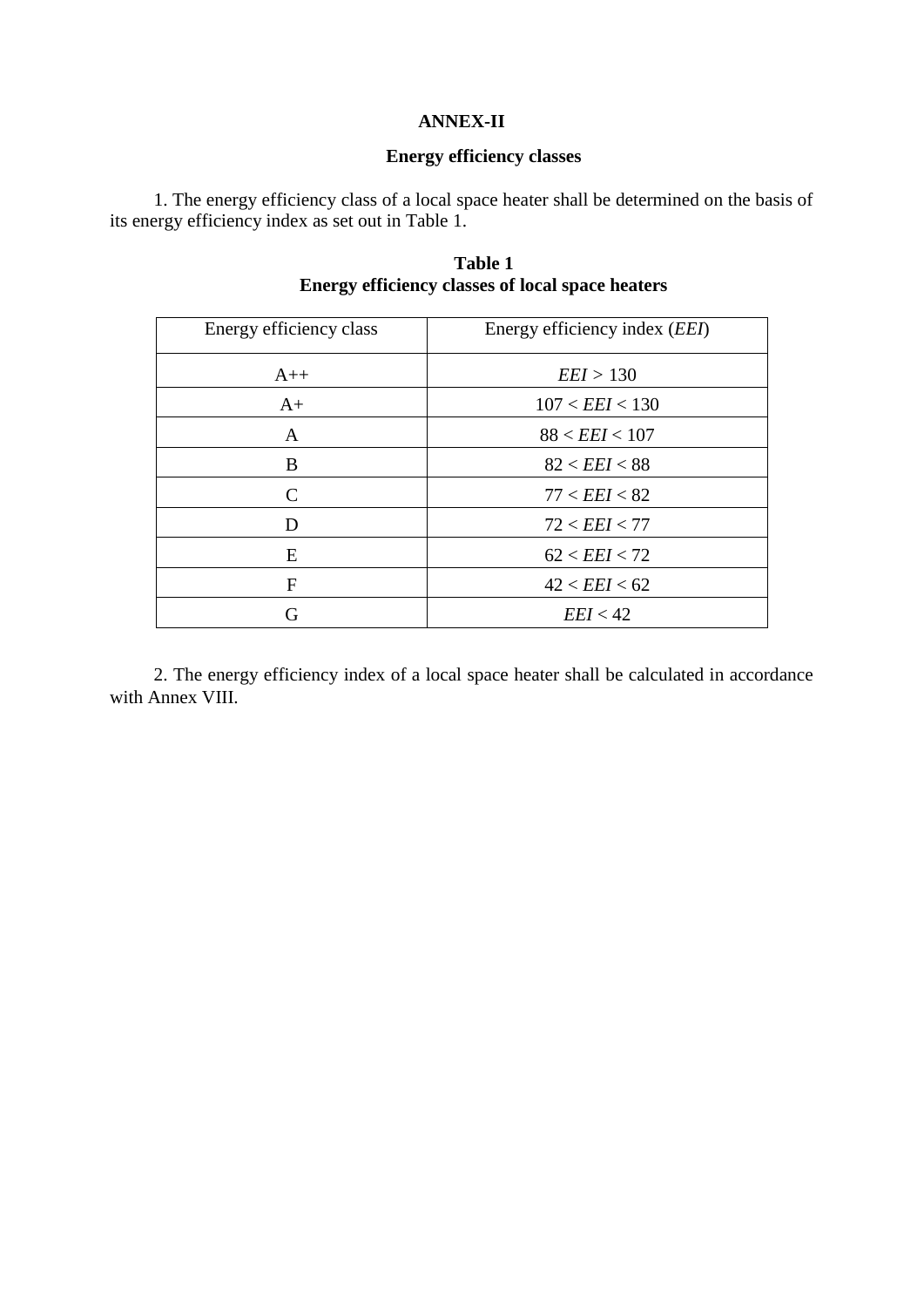### **ANNEX-III**

### **The label**

1. Local space heaters



a) The following information shall be included in the label:

I. supplier's name or trade mark,

II. supplier's model identifier,

III. the energy efficiency class, determined in accordance with point 1 of Annex II; the head of the arrow containing the energy efficiency class of the local space heater shall be placed at the same height as the head of the relevant energy efficiency class.

IV. the symbol for direct heat output,

V. the direct heat output in kW, rounded to the nearest one decimal place,

VI. for local space heaters with heat transfer to a fluid, the symbol for indirect heat output,

VII. for local space heaters with heat transfer to a fluid, the indirect heat output in kW, rounded to the nearest one decimal place.

b) The design aspects of the label for local space heaters shall be in accordance with point 2 of this Annex.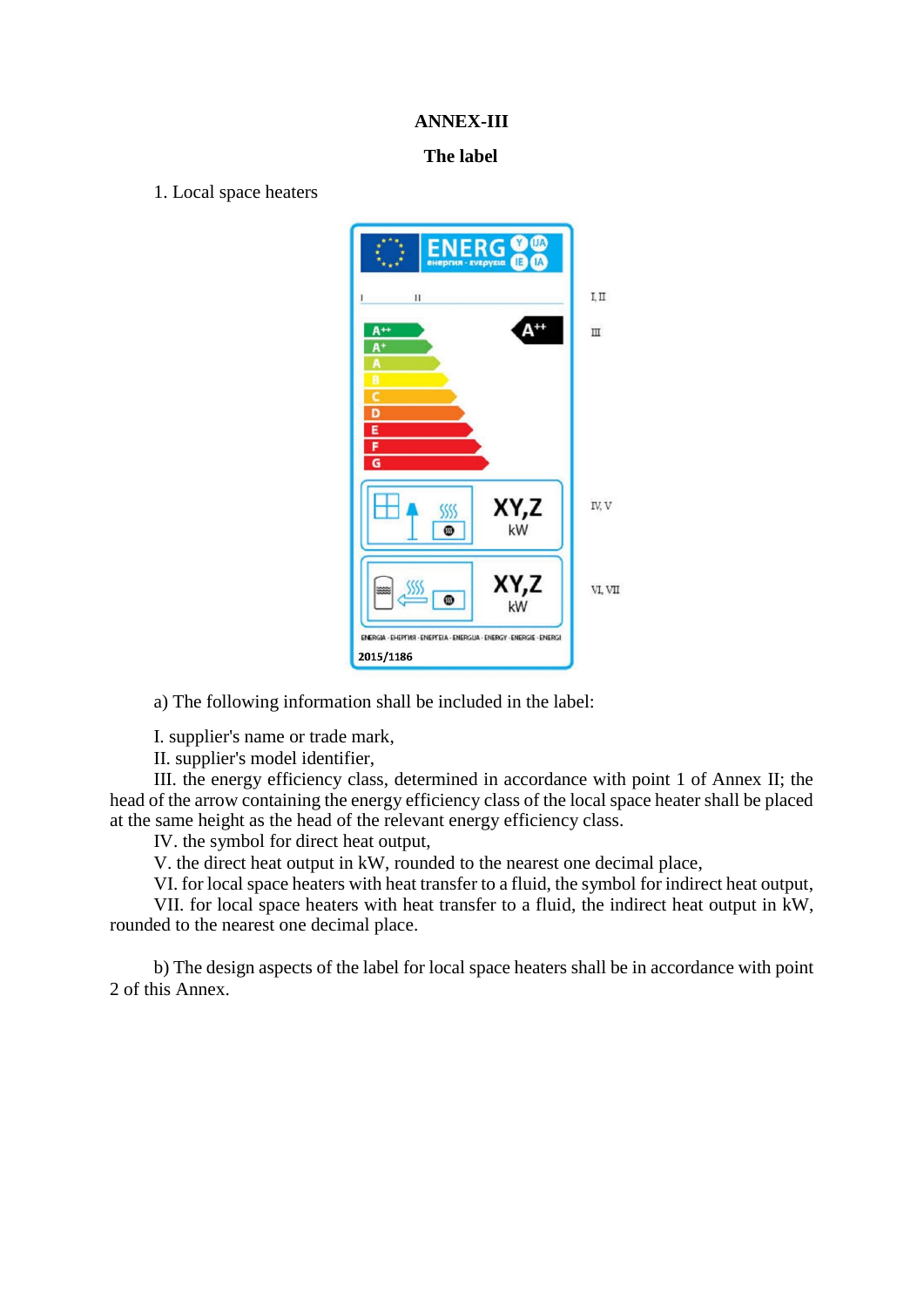2. The design of the label for local space heaters shall be the following.



Whereby:

a) The label shall be at least 105 mm wide and 200 mm high. Where the label is printed in a larger format, its content shall nevertheless remain proportionate to the specifications above.

b) The background shall be white.

c) Colours are coded as CMYK — cyan, magenta, yellow and black, following this example: 00-70-X-00: 0 % cyan, 70 % magenta, 100 % yellow, 0 % black.

d) The label shall fulfil all of the following requirements (numbers refer to the figure above):

**EU label border stroke:** 4 pt, colour: cyan 100 %, round corners: 3,5 mm... 0



**EU logo:** Colours: X-80-00-00 and 00-00-X-00.

**Energy label:** Colour: X-00-00-00. Pictogram as depicted: EU logo + energy label: ❸ width: 86 mm, height: 17 mm.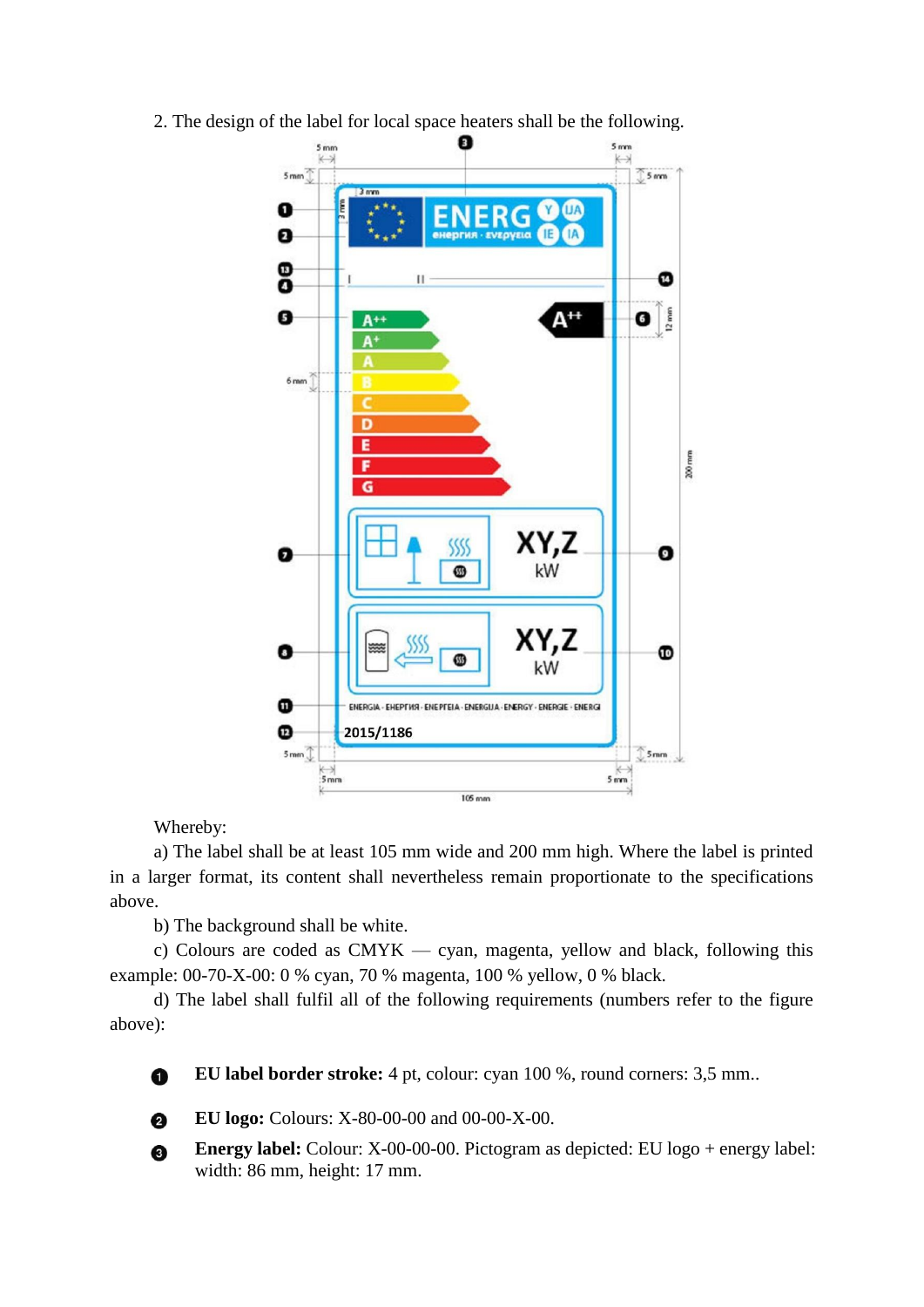**Sub-logos border:** 1 pt, colour: cyan 100 %, length: 86 mm.

## **Scale of energy classes**

**—** Arrow: height: 6 mm, gap: 1,3 mm, colours: Highest class: X-00-X-00, Second class: 70-00-X-00, Third class: 30-00-X-00, Fourth class: 00-00-X-00, Fifth class: 00-30-X-00, Sixth class: 00-70-X-00, Seventh class: 00-X-X-00,

Eighth class:  $00-X-X-00$ ,

Last class: 00-X-X-00,

— Text: Calibri bold 14 pt, capitals, white, '+' symbols: super- script, aligned on a single row;

#### **Energy efficiency class:**  $\bullet$

**— Arrow:** width: 22 mm, height: 12 mm, 100 % black,

— — **Text:** Calibri bold 24 pt, capitals, white, '+' symbols: super- script, aligned on a single row.

#### 0 **Direct heating functionality:**

- Pictogram as depicted,
- Border: 2 pt, colour: cyan 100 %, round corners: 3,5 mm.
- **If applicable, indirect heating functionality:** ❸
	- **— Pictogram as depicted,**
	- **— Border: 2 pt, colour: cyan 100 %, round corners: 3,5 mm.**
- **Nominal direct heat output:** ◉
	- **— Border: 2 pt, colour: cyan 100 %, round corners: 3,5 mm,**
	- **— Value 'XY,Z': Calibri bold 34 pt, 100 % black,**
	- **— Text 'kW': Calibri regular 18 pt, 100 % black.**
- ⋒ **If applicable, nominal indirect heat output:**
	- **— Border: 2 pt, colour: cyan 100 %, round corners: 3,5 mm,**
	- **— Value 'XY,Z': Calibri bold 34 pt, 100 % black,**
	- **— Text 'kW': Calibri regular 18 pt, 100 % black.**
- ➊ **Energy:**
	- **— Text: Calibri regular 8 pt, 100 % black.**
- **Year of label introduction and number of Regulation:** ® **— Text: Calibri bold 10 pt.**
- **Supplier's name or trademark.** ®
- Ø **Supplier's model identifier:**

**—** The supplier's name or trade mark and model identifier shall fit in a space of 86 x 12 mm.

4 6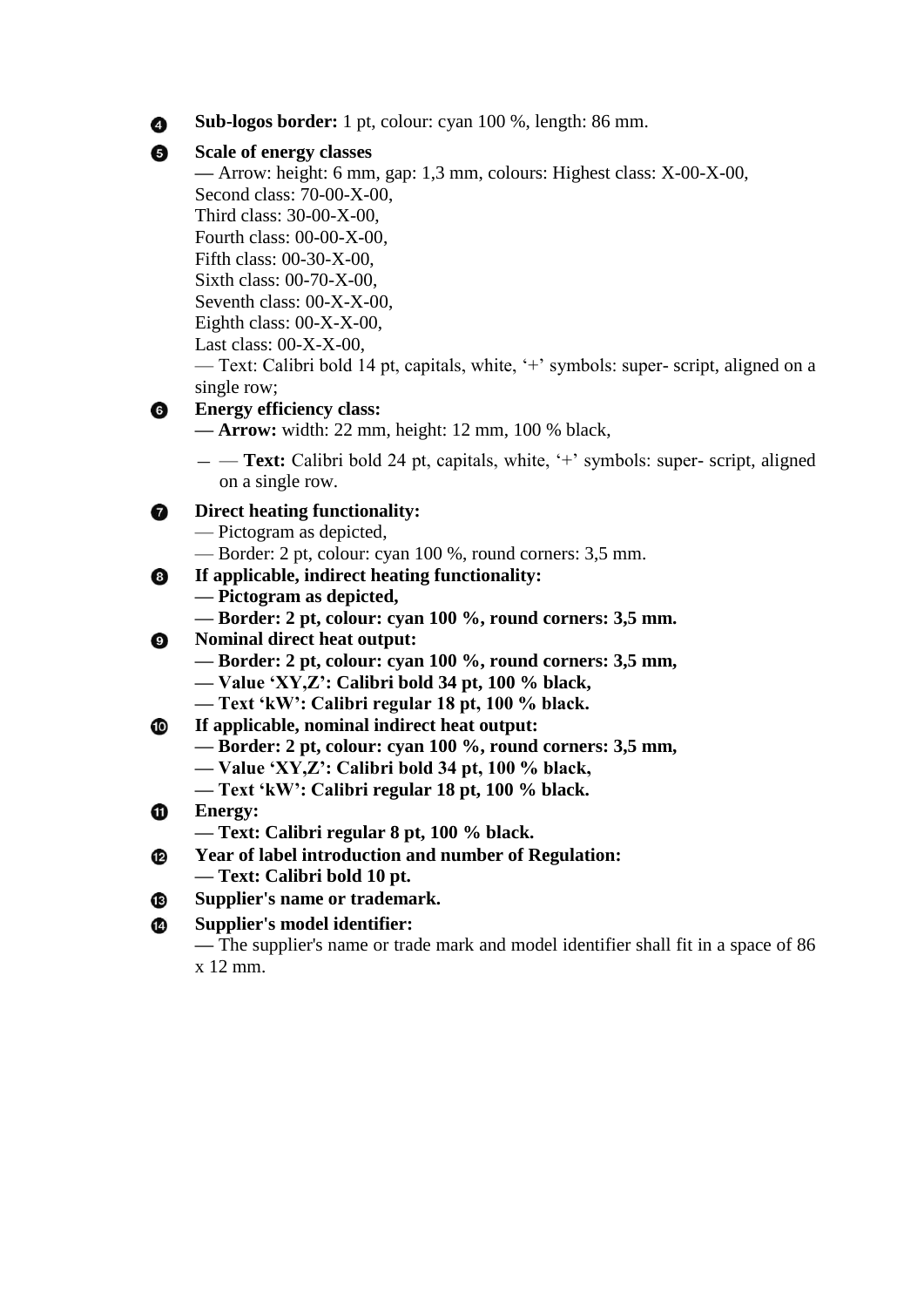## **ANNEX-IV Product fiche**

1. The Information in the product fiche of the local space heater shall be provided in the following order and shall be included in the product brochure or other literature provided with the product:

a) supplier's name or trademark;

b) supplier's model identifier;

c) the energy efficiency class of the model, determined in accordance with point 1 of Annex II;

d) the direct heat output in kW, rounded to the nearest one decimal place;

e) the indirect heat output in kW, rounded to the nearest one decimal place;

f) the energy efficiency index, rounded to the nearest integer and calculated in accordance with Annex VIII:

g) the useful energy efficiency at nominal heat output, and at minimum load if applicable, rounded to the nearest one decimal place and calculated in accordance with Annex VIII;

h) any specific precautions that shall be taken when the local space heater is assembled, installed or maintained.

2. One fiche may cover a number of local space heater models supplied by the same supplier.

3. The information contained in the fiche may be given in the form of a copy of the label, either in colour or in black and white. Where this is the case, the information listed in point 1 not already displayed on the label shall also be provided.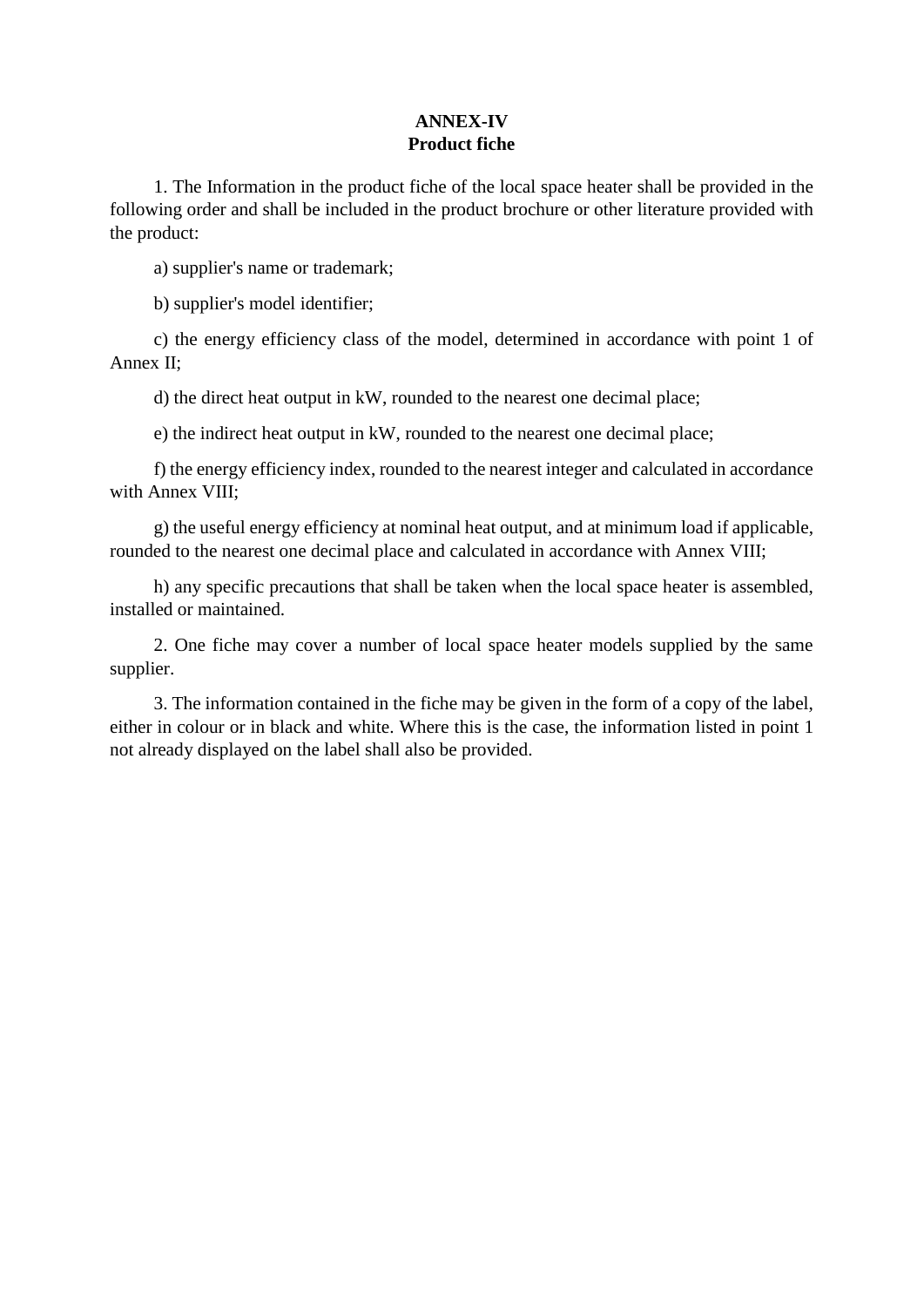### **ANNEX-V Technical documentation**

1. For local space heaters, the technical documentation referred to in Article 5(1)(d) and Article 5(2)(d) shall include:

a) the name and address of the supplier,

b) the model identifier;

c) where appropriate, the references of the harmonised standards applied;

d) where the preferred fuel is other woody biomass, non-woody biomass, other fossil fuel or other blend of biomass and fossil fuel as referred to in Table 2, a description of the fuel sufficient for its unambiguous identification and the technical standard or specification of the fuel, including the measured moisture content and the measured ash content, and for other fossil fuel also the measured volatile content of the fuel;

e) where appropriate, the other technical standards and specifications used;

f) the identification and signature of the person empowered to bind the supplier;

g) the information included in Table 2 (for solid fuel local space heaters) and Table 3 (for gaseous/liquid fuel local space heaters), measured and calculated in accordance with Annex VIII;

h) reports of tests undertaken by suppliers or on their behalf, including the name and address of the body that conducted the tests;

i) any specific precautions that shall be taken when the local space heater is assembled, installed or maintained;

j) a list of equivalent models, if applicable.

2. This information may be merged with the technical documentation provided in accordance with measures under Regulation.

## **Table 2 Technical parameters for solid fuel local space heaters**

| Model identifier(s):                           |                            |                         |
|------------------------------------------------|----------------------------|-------------------------|
| Indirect heating functionality: [yes/no]       |                            |                         |
| Direct heat output: $(kW)$                     |                            |                         |
| Indirect heat output: ,(kW)                    |                            |                         |
| Fuel                                           | Preferred fuel (only one): | Other suitable fuel(s): |
| Wood logs with moisture content $< 25$ %       | [yes/no]                   | [yes/no]                |
| Compressed wood with moisture content $< 12 %$ | [yes/no]                   | [yes/no]                |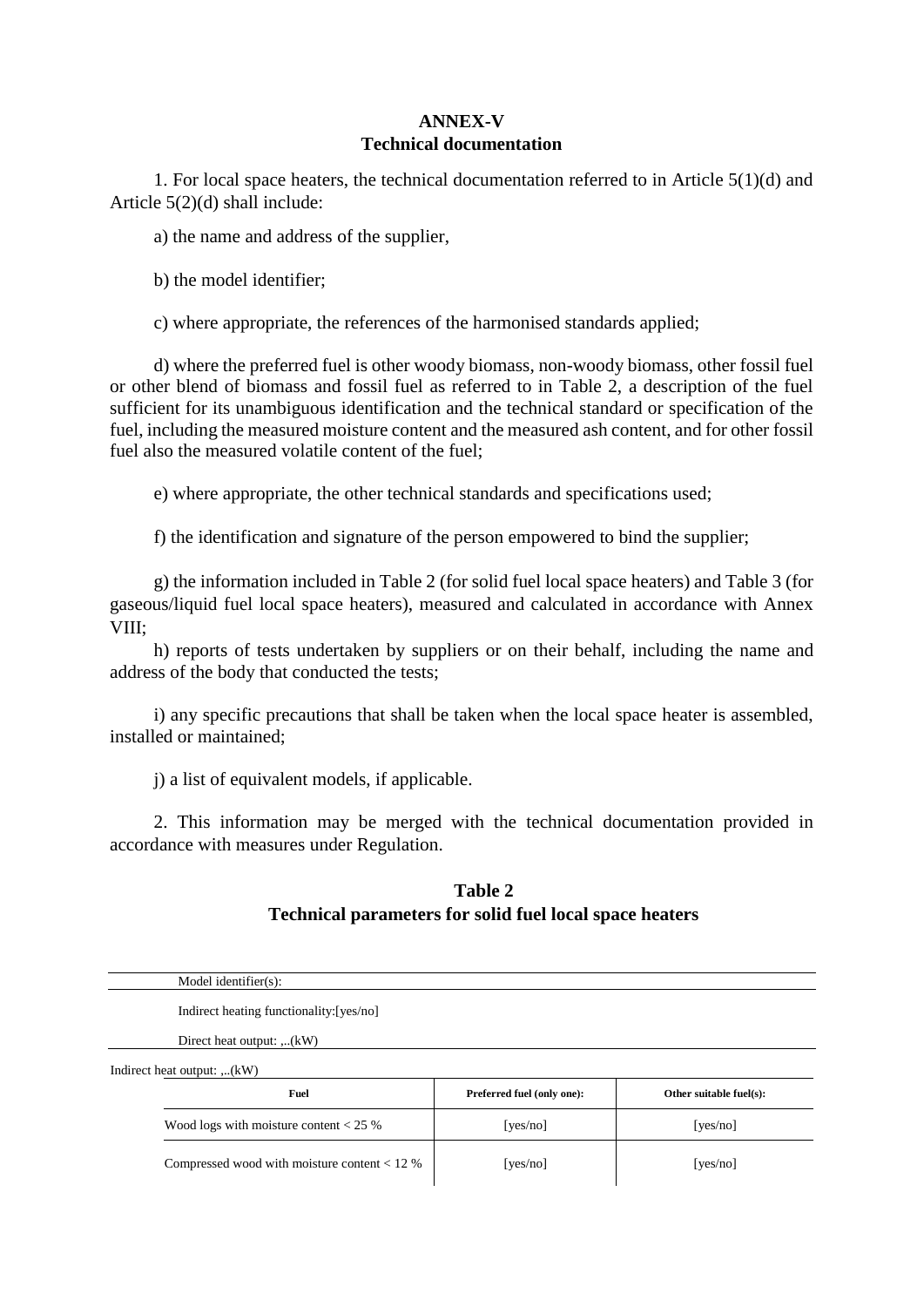| Other woody biomass                                                                                                                                  | [yes/no] | [yes/no] |
|------------------------------------------------------------------------------------------------------------------------------------------------------|----------|----------|
| Non-woody biomass                                                                                                                                    | [yes/no] | [yes/no] |
| Anthracite and dry steam coal                                                                                                                        | [yes/no] | [yes/no] |
| Hard coke                                                                                                                                            | [yes/no] | [yes/no] |
| Low temperature coke                                                                                                                                 | [yes/no] | [yes/no] |
| Bituminous coal                                                                                                                                      | [yes/no] | [yes/no] |
| Lignite briquettes                                                                                                                                   | [yes/no] | [yes/no] |
| Peat briquettes                                                                                                                                      | [yes/no] | [yes/no] |
| Blended fossil fuel briquettes                                                                                                                       | [yes/no] | [yes/no] |
| Other fossil fuel                                                                                                                                    | [yes/no] | [yes/no] |
| Blended biomass and fossil fuel briquettes                                                                                                           | [yes/no] | [yes/no] |
| Other blend of biomass and solid fuel<br>$\mathbf{r}$ , and $\mathbf{r}$ , and $\mathbf{r}$ , and $\mathbf{r}$ , and $\mathbf{r}$ , and $\mathbf{r}$ | [yes/no] | [yes/no] |

### **Characteristics when operating with the preferred fuel**

Seasonal space heating energy efficiency  $n_s$  [%]:

| Energy Efficiency Index (EEI):           |                  |             |      |  |                                                               |           |             |      |
|------------------------------------------|------------------|-------------|------|--|---------------------------------------------------------------|-----------|-------------|------|
| Item                                     | Symbol           | Value       | Unit |  | Item                                                          | Symbol    | Value       | Unit |
| <b>Heat output</b>                       |                  |             |      |  | Useful efficiency (NCV as received)                           |           |             |      |
| Nominal heat output                      | $P_{_{nom}}$     | X, X        | kW   |  | Useful efficiency at<br>nominal heat output                   | $nth$ nom | X, X        | %    |
| Minimum heat output<br>(indicative)      | $P_{_{\!r{mm}}}$ | [x, x/N.A.] | kW   |  | Useful efficiency at<br>minimum heat output<br>(indicative)   | $nth.mtn$ | [x, x/N.A.] | $\%$ |
|                                          |                  |             |      |  |                                                               |           |             |      |
| <b>Auxiliary electricity consumption</b> |                  |             |      |  | Type of heat output/room temperature control (select)<br>one) |           |             |      |

| At nominal heat output    | $eL, \lambda$ <sup>L</sup> max | X, XXX | kW | single stage heat output, no room<br>temperature control                   | [ves/no] |  |
|---------------------------|--------------------------------|--------|----|----------------------------------------------------------------------------|----------|--|
| At minimum heat<br>output | $el_{\text{mtn}}$              | X, XXX | kW | two or more manual stages, no room $\vert$ [yes/no]<br>temperature control |          |  |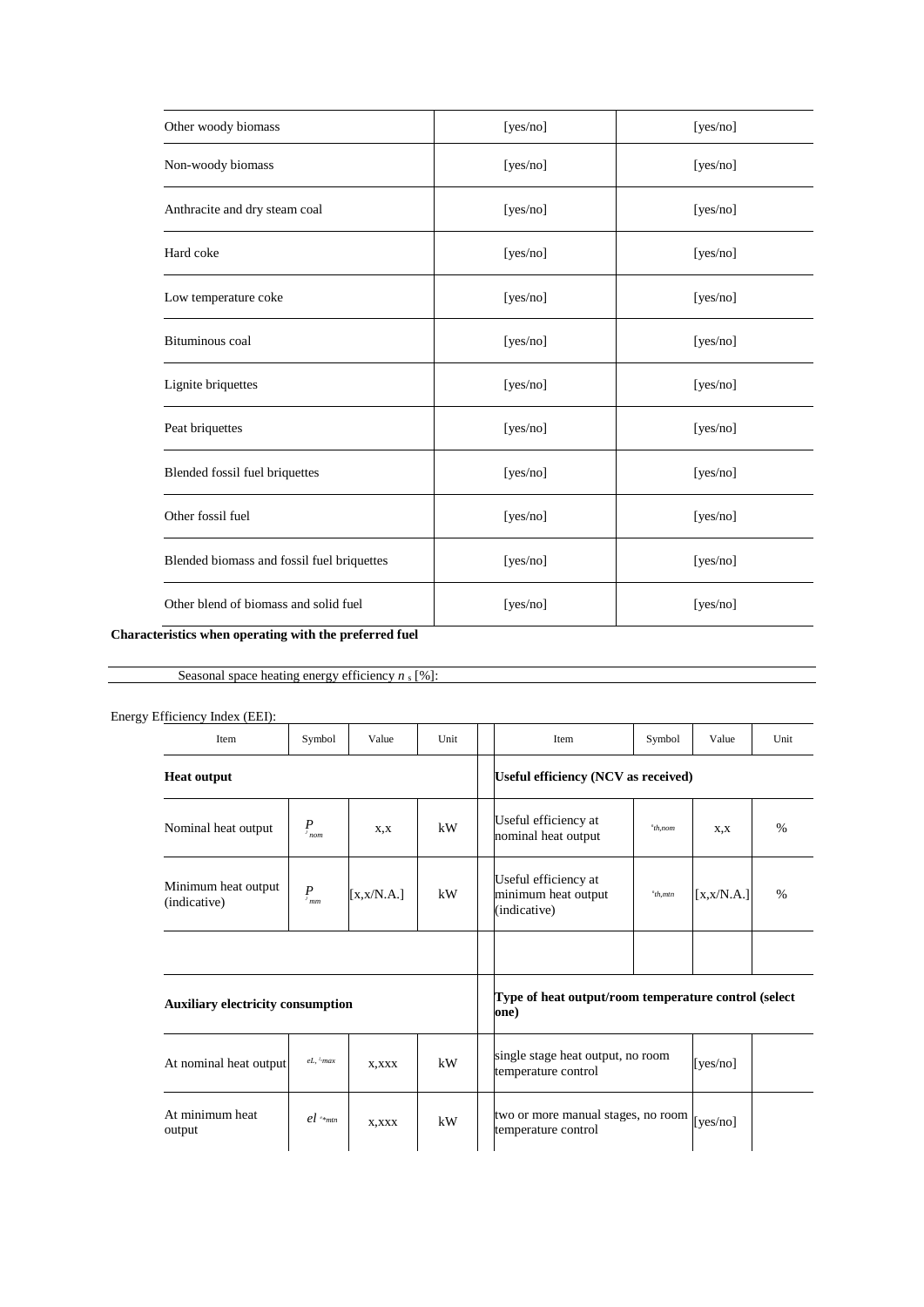| In standby mode                                       | $e^{t}SB$                        | X, XXX              | kW | with mechanic thermostat room<br>[yes/no]<br>temperature control         |  |
|-------------------------------------------------------|----------------------------------|---------------------|----|--------------------------------------------------------------------------|--|
|                                                       |                                  |                     |    | with electronic room temperature [yes/no]<br>control                     |  |
|                                                       |                                  |                     |    | with electronic room temperature [yes/no]<br>control plus day timer      |  |
|                                                       |                                  |                     |    | with electronic room temperature [yes/no]<br>control plus week timer     |  |
|                                                       |                                  |                     |    | Other control options (multiple selections possible)                     |  |
|                                                       |                                  |                     |    | temperature<br>control,<br>$with$ [yes/no]<br>room<br>presence detection |  |
|                                                       |                                  |                     |    | room temperature control, with open [yes/no]<br>window detection         |  |
|                                                       |                                  |                     |    | with distance control option<br>[ $yes/no$ ]                             |  |
| Permanent pilot flame power requirement               |                                  |                     |    |                                                                          |  |
| Pilot flame power<br>requirement (if appli-<br>cable) | $p_{pilot}$                      | $\left[$ x.xxx/N.A. | kW |                                                                          |  |
| Contact details                                       | Name and address of the supplier |                     |    |                                                                          |  |

**Table 3**

# **Technical parameters for gaseous/liquid fuel local space heaters**

Model identifier(s):

Indirect heating functionality:[yes/no]

Direct heat output: ,..(kW)

Indirect heat output: ,..(kW) **Fuel** Select fuel type [gaseous/liquid] [specify] Item Symbol Value Unit Item Symbol Value Unit **Heat output Useful efficiency (NCV)** Nominal heat output *P<sup>J</sup> nom*  $x, x$   $\downarrow$  kW Useful efficiency at nominal heat output *n x*,*x* | % Minimum heat output (indicative) *PJ mm* [x,x/N.A.] kW Useful efficiency at minimum heat output (indicative) *tfth.min* [x,x/N.A.] %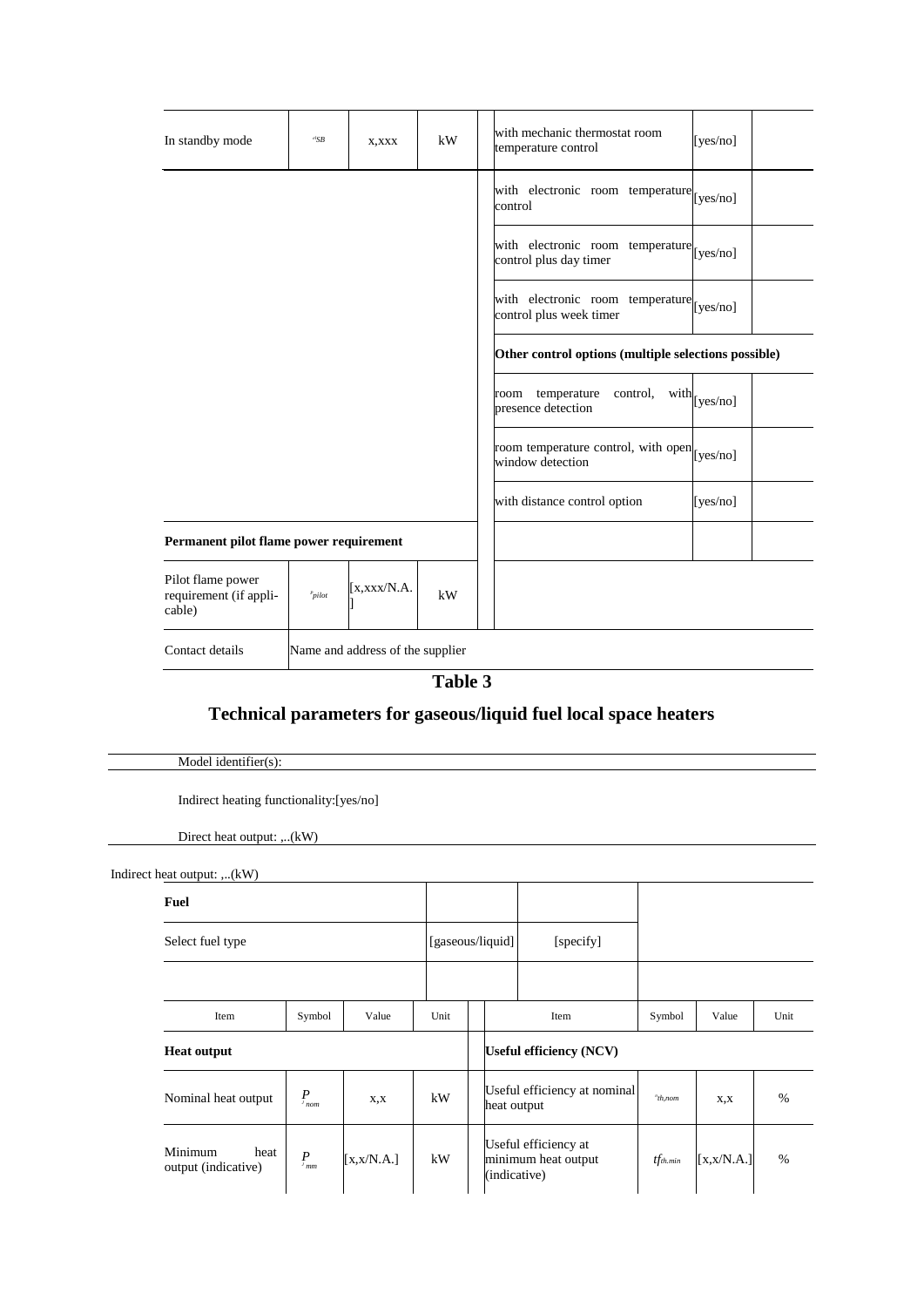| <b>Auxiliary electricity consumption</b>               |                                      |                                  |    | Type of heat output/room temperature control (select one)                     |                        |
|--------------------------------------------------------|--------------------------------------|----------------------------------|----|-------------------------------------------------------------------------------|------------------------|
| At nominal heat<br>output                              | $\frac{el}{max}$                     | X, XXX                           | kW | single stage heat output, no room [yes/no]<br>temperature control             |                        |
| At minimum heat<br>output                              | el<br>$'\blacksquare$<br><br><br>"mm | X,XXX                            | kW | two or more manual stages, no room [yes/no]<br>temperature control            |                        |
| In standby mode                                        | ${}^{el}SB$                          | X, XXX                           | kW | with<br>mechanic<br>thermostat<br>temperature control                         | $\text{room}$ [yes/no] |
|                                                        |                                      |                                  |    | electronic<br>with<br>room<br>temperature [yes/no]<br>control                 |                        |
|                                                        |                                      |                                  |    | with<br>electronic<br>room<br>temperature [yes/no]<br>control plus day timer  |                        |
|                                                        |                                      |                                  |    | with<br>electronic<br>room<br>temperature [yes/no]<br>control plus week timer |                        |
|                                                        |                                      |                                  |    | Other control options (multiple selections possible)                          |                        |
|                                                        |                                      |                                  |    | temperature<br>control.<br>room<br>presence detection                         | $with$ [yes/no]        |
|                                                        |                                      |                                  |    | room temperature control, with open [yes/no]<br>window detection              |                        |
| Permanent pilot flame power requirement                |                                      |                                  |    | with distance control option                                                  | [yes/no]               |
| Pilot flame power<br>requirement<br>(if<br>applicable) | $P_{p}$ $i_{lot}$                    | [x, xxx/N.A.]                    | kW |                                                                               |                        |
| Contact details                                        |                                      | Name and address of the supplier |    |                                                                               |                        |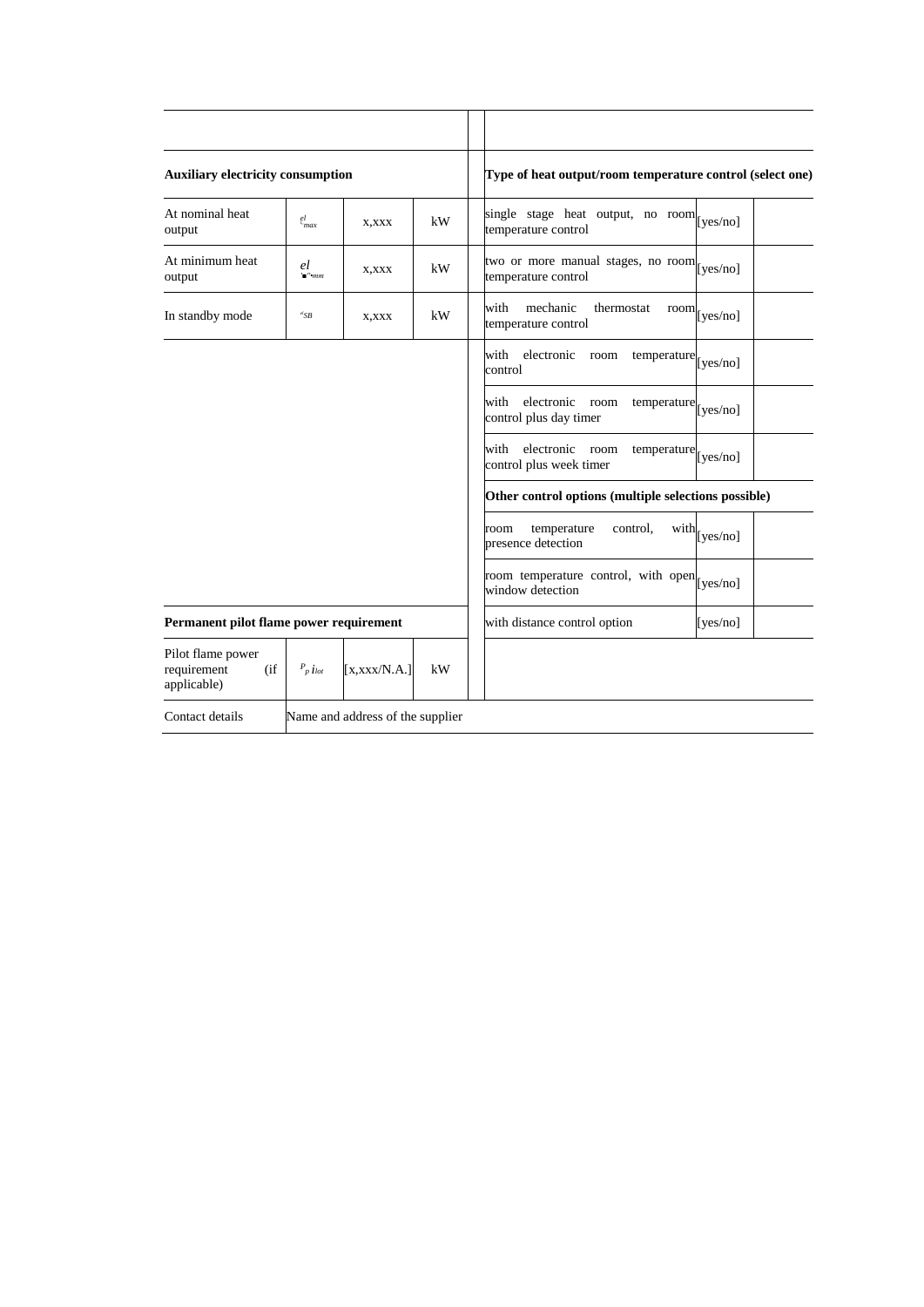### **ANNEX-VI**

## **Information to be provided in cases where end-users cannot be expected to see the product displayed, except on the internet**

1. The Information referred to in Article 6(1 )(b) shall be provided in the following order:

a) the energy efficiency class of the model, determined in accordance with point 1 of Annex II;,

b) the direct heat output in kW, rounded to the nearest one decimal place,

c) the indirect heat output in kW, rounded to the nearest one decimal place.

2. The size and font in which the information referred in point 1 is printed or shown shall be legible.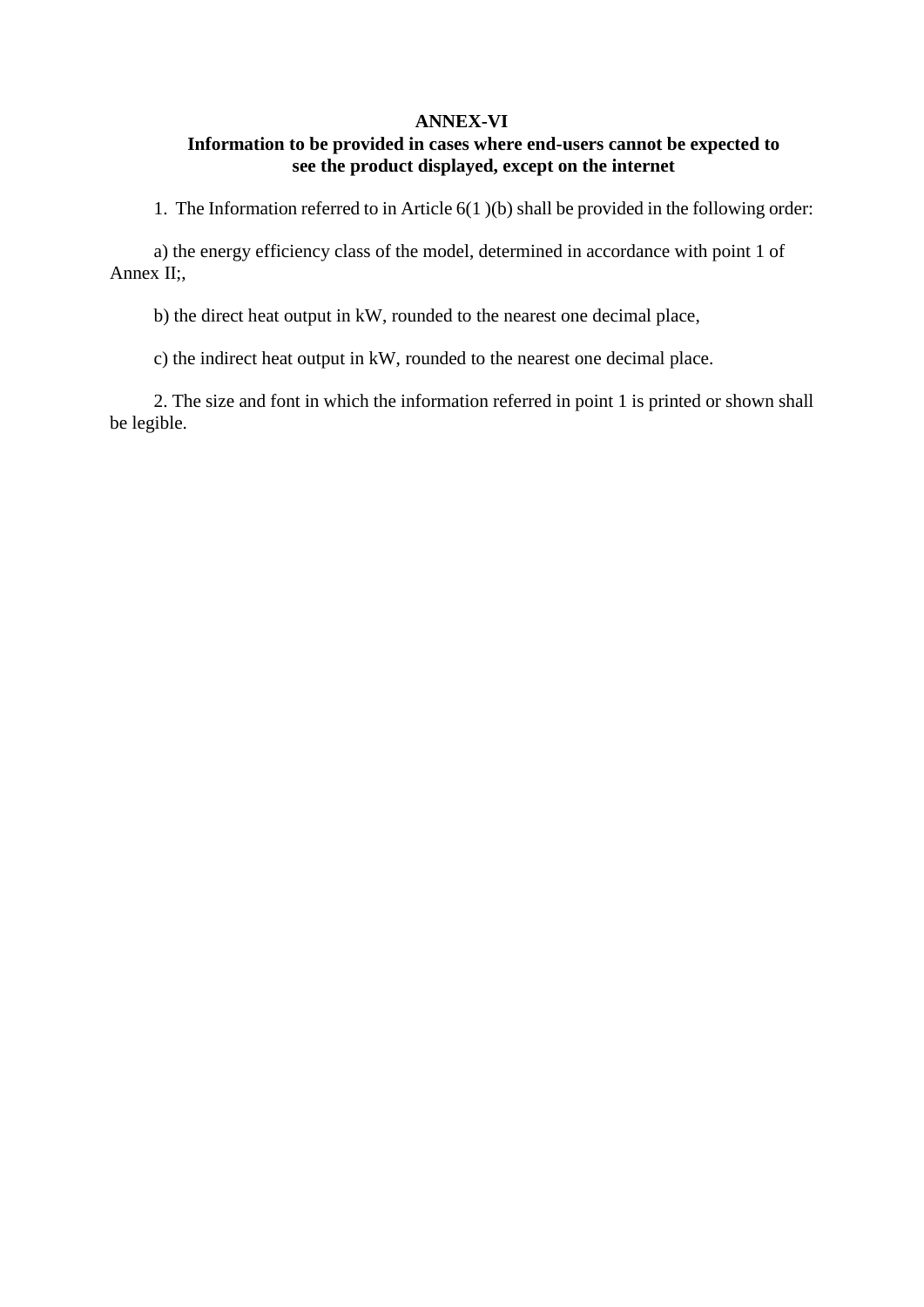## **ANNEX-VII**

## **Information to be provided in the case of sale, hire or hire-purchase throughthe internet**

1. For the purpose of points 2 to 5 of this Annex, the following defınitions shall apply:

(a) display mechanism means any screen, including tactile screen, or other visual technology used for displaying internet content to users;

(b) nested display means visual interface where an image or data set is accessed by a mouse click, mouse roll-over or tactile screen expansion of another image or data set;

(c) tactile screen means a screen responding to touch, such as that of a tablet computer, slate computer or a smartphone;

(d) alternative text means text provided as an alternative to a graphic allowing information to be presented in non-graphical form where display devices cannot render the graphic or as an aid to accessibility such as input to voice synthesis applications.

2. The appropriate label made available by suppliers in accordance with Article 5(1)(b) or Article 5(2)(b) shall be shown on the display mechanism in proximity to the price of the product. The size shall be such that the label is clearly visible and legible and shall be proportionate to the size specified in point 2 of Annex III. The label may be displayed using a nested display, in which case the image used for accessing the label shall comply with the specifications laid down in point 3 of this Annex. If nested display is applied, the label shall appear on the first mouse click, mouse roll-over or tactile screen expansion on the image.

3. The image used for accessing the label in the case of nested display shall:

(a) be an arrow in the colour corresponding to the energy efficiency class of the product on the label;

(b) indicate on the arrow the energy efficiency class of the product in white in a font size equivalent to that of the price; and

(c) have one of the following two formats:



4. In the case of nested display, the sequence of display of the label shall be as follows:

(a) the image referred to in point 3 of this Annex shall be shown on the display mechanism in proximity to the price of the product;

(b) the image shall link to the label;

(c) the label shall be displayed after a mouse click, mouse roll-over or tactile screen expansion on the image;

(d) the label shall be displayed by pop up, new tab, new page or inset screen display;

(e) for magnification of the label on tactile screens, the device conventions for tactile magnification shall apply;

(f) the label shall cease to be displayed by means of a close option or other Standard closing mechanism;

(g) the alternative text for the graphic, to be displayed on failure to display the label, shall be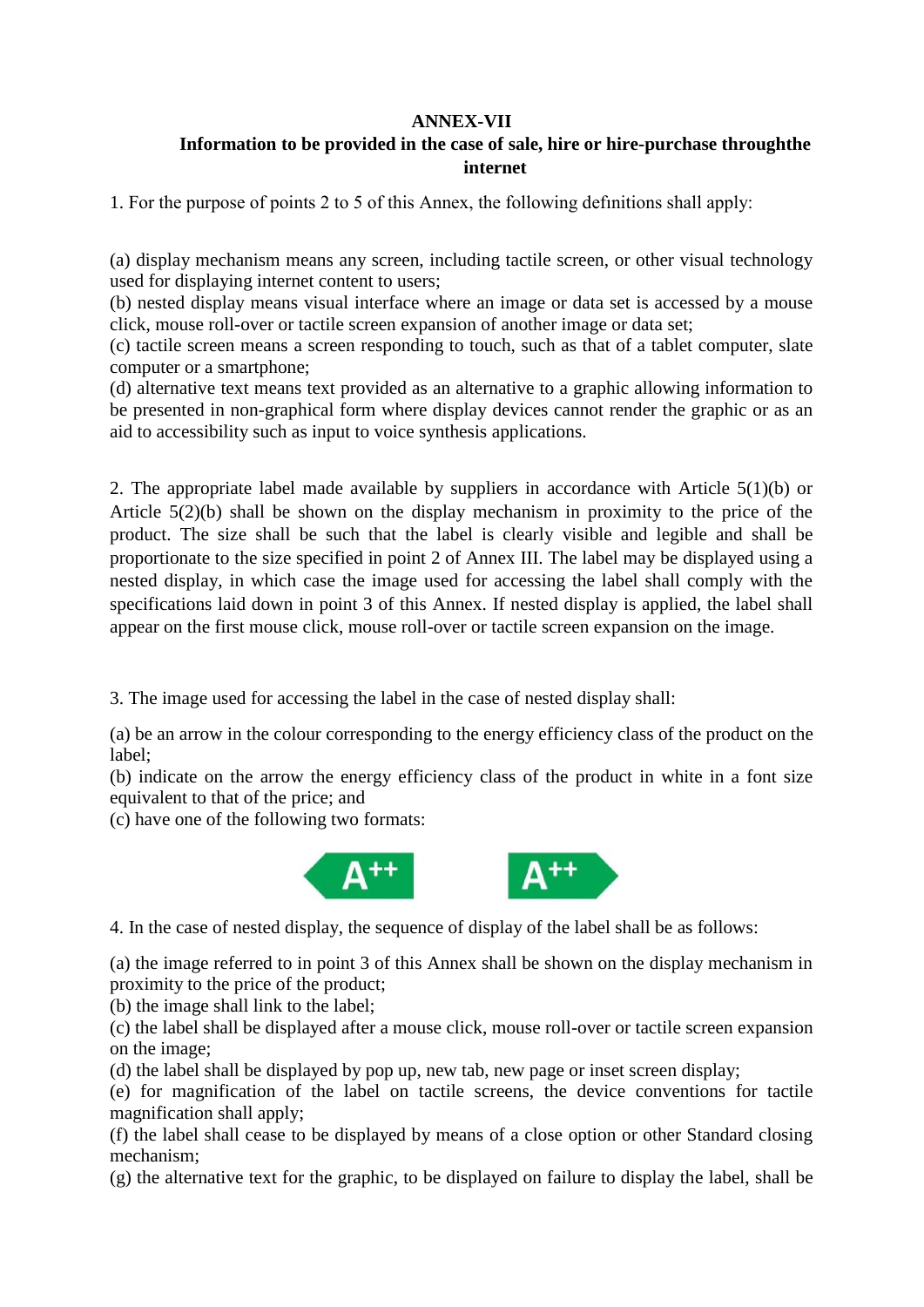the energy efficiency class of the product in a font size equivalent to that of the price.

5. The appropriate product fiche made available by suppliers in accordance with Article  $5(1)(c)$ or Article 5(2)(ç) shall be shown on the display mechanism in proximity to the price of the product. The size shall be such that the product fiche is clearly visible and legible. The product fiche may be displayed using a nested display, in which case the link used for accessing the fiche shall clearly and legibly indicate 'Product fiche'. If nested display is used, the product fiche shall appear on the first mouse click, mouse roll-over or tactile screen expansion on the link.

## **ANNEX-VIII Measurements and calculations**

1. For the purposes of compliance and verification of compliance with the requirements of this Communique, measurements and calculations shall be made using harmonised standards the reference numbers of which have been published for this purpose in the Official Journal of the European Union, or using other reliable, accurate and reproducible methods that take into account the generally recognised state-of-the-art methods. They shall meet the conditions set out in points 2 to 4.

2. General conditions for measurements and calculations

(a) Local space heaters shall be tested for the preferred fuel in order to determine the energy efficiency index, direct and indirect heat output.

(b) Declared values for direct and indirect heat output, and energy efficiency index, shall be rounded to the nearest one decimal place.

3. General conditions for energy efficiency index and consumption of local space heaters:

(a) The useful efficiency values ( $\eta_{th, nom}$ ,  $\eta_{th, min}$ ), and the direct and indirect heat output values ( $P_{nom}$   $ve$   $P_{min}$ ) are measured, where applicable.

(b) The energy efficiency index (EEI) shall be calculated as the seasonal space heating energy efficiency in active mode (pS-on) corrected for local space heaters using biomass as preferred fuel by a factor taking into account the renewable character of the preferred fuel, and corrected by contributions accounting for temperature controls, auxiliary electricity consumption and permanent pilot flame energy consumption. The energy efficiency index (EEI) is expressed as a figure equivalent to its figure expressed in percentage.

4. Specific conditions for seasonal space heating energy efficiency

(a) The energy efficiency index *(EEI)* of all local space heaters is defined as:

 $EEI = (\eta_{S, on} \cdot BLF) - 10\% + F(2) + F(3) - F(4) - F(5)$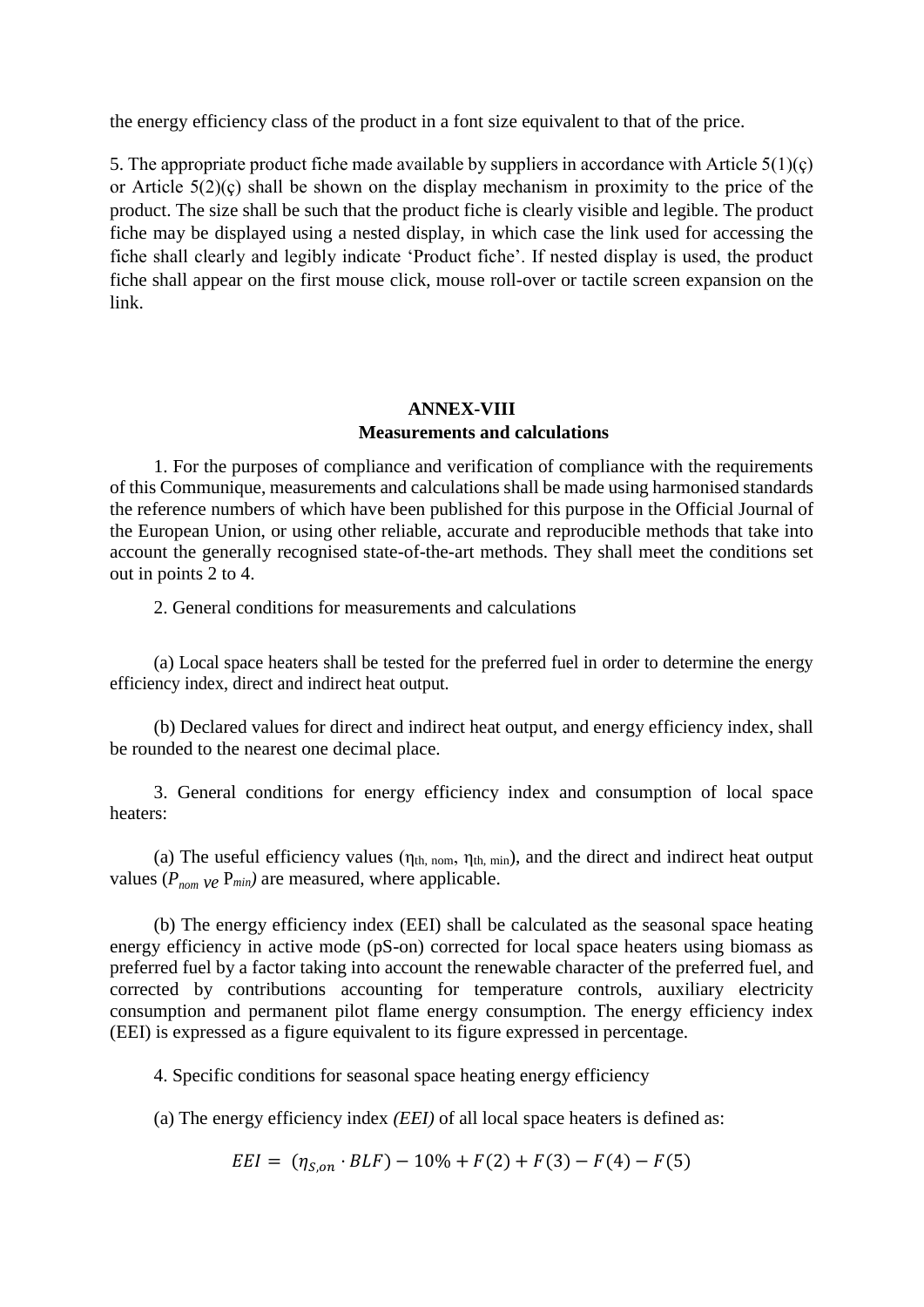Where:

- *ηS,on* : is the seasonal space heating energy efficiency in active mode, expressed in %, calculated as set out in point 4(b),
- BLF: is the biomass label factor, which is 1,45 for biomass local space heaters and 1 for fossil fuel local space heaters,
- $-$  F(2): is a correction factor accounting for a positive contribution to the energy efficiency index due to adjusted contributions of controls of indoor heating comfort, the values of which are mutually exclusive, cannot be added on top of each other, expressed in %,
- $F(3)$ : is a correction factor accounting for a positive contribution to the energy efficiency index due to adjusted contributions of controls for indoor heating comfort the values of which can be added on top of each other, expressed in %;
- $F(4)$ : is a correction factor accounting for a negative contribution to the energy efficiency index by auxiliary electricity consumption, expressed in %;
- $F(5)$ : is a correction factor accounting for a negative contribution to the energy efficiency index by energy consumption of a permanent pilot flame, expressed in %.
- (b) The seasonal space heating energy efficiency in active mode is calculated as:

$$
\eta_{S,on} = \eta_{th,nom}
$$

Where:

 $-\eta_{th, nom}$ : is the useful efficiency at nominal heat output, based on NCV.

(c) The correction factor F(2) accounting for a positive contribution to the energy efficiency index due to adjusted contributions of controls for indoor heating comfort, the values of which are mutually exclusive or cannot be added to each other, is calculated as follows:

For all local space heaters the correction factor  $F(2)$  is equal to one of the factors according to Table 4, depending on which control characteristic applies. Only one value can be selected.

### **Table 4**

### **Correction factor F(2)**

| If the product is equipped with (only one option<br>may apply): | F(2)                           |
|-----------------------------------------------------------------|--------------------------------|
|                                                                 | Fuel fired local space heaters |
| single stage heat output, no room temperature<br>control        | $0.0\%$                        |
| two or more manual stages, no temperature control               | 1.0 %                          |
| with mechanic thermostat room temperature control               | 2,0 %                          |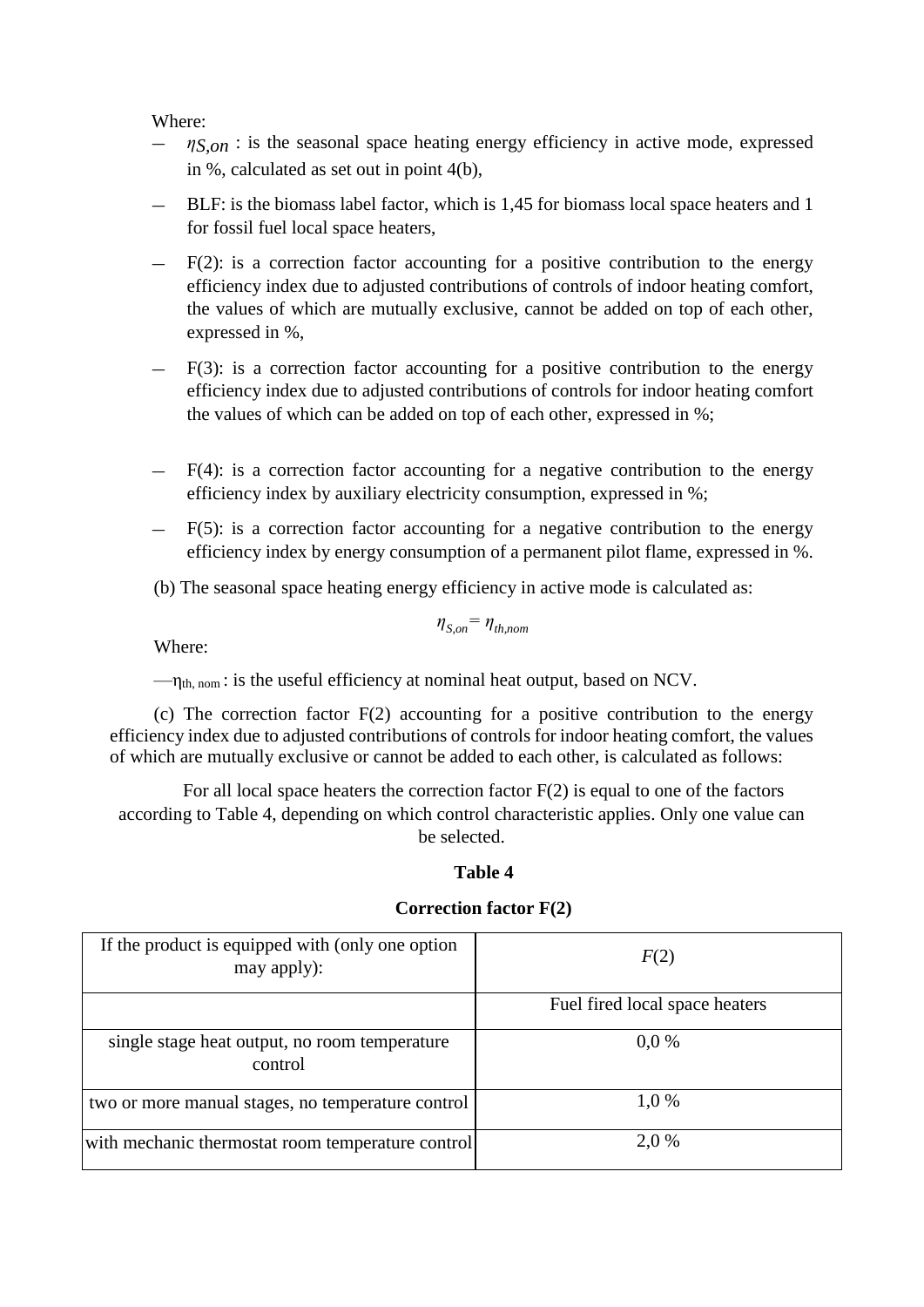| with electronic room temperature control                    | 4,0 % |
|-------------------------------------------------------------|-------|
| with electronic room temperature control plus day<br>timer  | 6.0%  |
| with electronic room temperature control plus week<br>timer | 7.0 % |

From 01/06/2023, F(2) shall be zero for solid fuel local space heaters with emissions, where the temperature control is set at the minimum heat output, higher than those set out in Annex II, point 2 of Commission Regulation (EU) 2015/1185 published in the Official Gazette … dated and… numbered. The heat output in this setting must not be higher than 50 % of the nominal heat output. From 01/06/2023, if F(2) is not zero the technical documentation shall include the relevant information on emissions at minimum heat output.

(d) The correction factor F(3) accounting for a positive contribution to the energy efficiency index due to adjusted contributions of controls for indoor heating comfort, the values of which can be added to each other, is calculated as follows:

For all local space heaters the correction factor  $F(3)$  is the summation of the values according to Table 5, depending on which control characteristic(s) applies.

### **Table 5**

| If the product is equipped with (multiple options may | F(3)                           |
|-------------------------------------------------------|--------------------------------|
| apply):                                               | Fuel fired local space heaters |
| room temperature control with presence detection      | 1.0%                           |
| room temperature control with open window detection   | 1.0%                           |
| with distance control option                          | 1.0%                           |

### **Correction factor** *F(3)*

From 01/06/2023, F(3) shall be zero for solid fuel local space heaters with emissions, where the temperature control is set at the minimum heat output, higher than those set out in Annex II, point 2 of Regulation (EU) 2015/1185 published in the Official Gazette … dated and… numbered. The heat output in this setting must not be higher than 50 % of the nominal heat output. From 01/06/2023, if F(3) is not zero the technical documentation shall include the relevant information on emissions at minimum heat output.

(e) The auxiliary electricity use correction factor F(4) is calculated as:

This correction factor takes into account the auxiliary electricity consumption during onmode and standby-mode operation.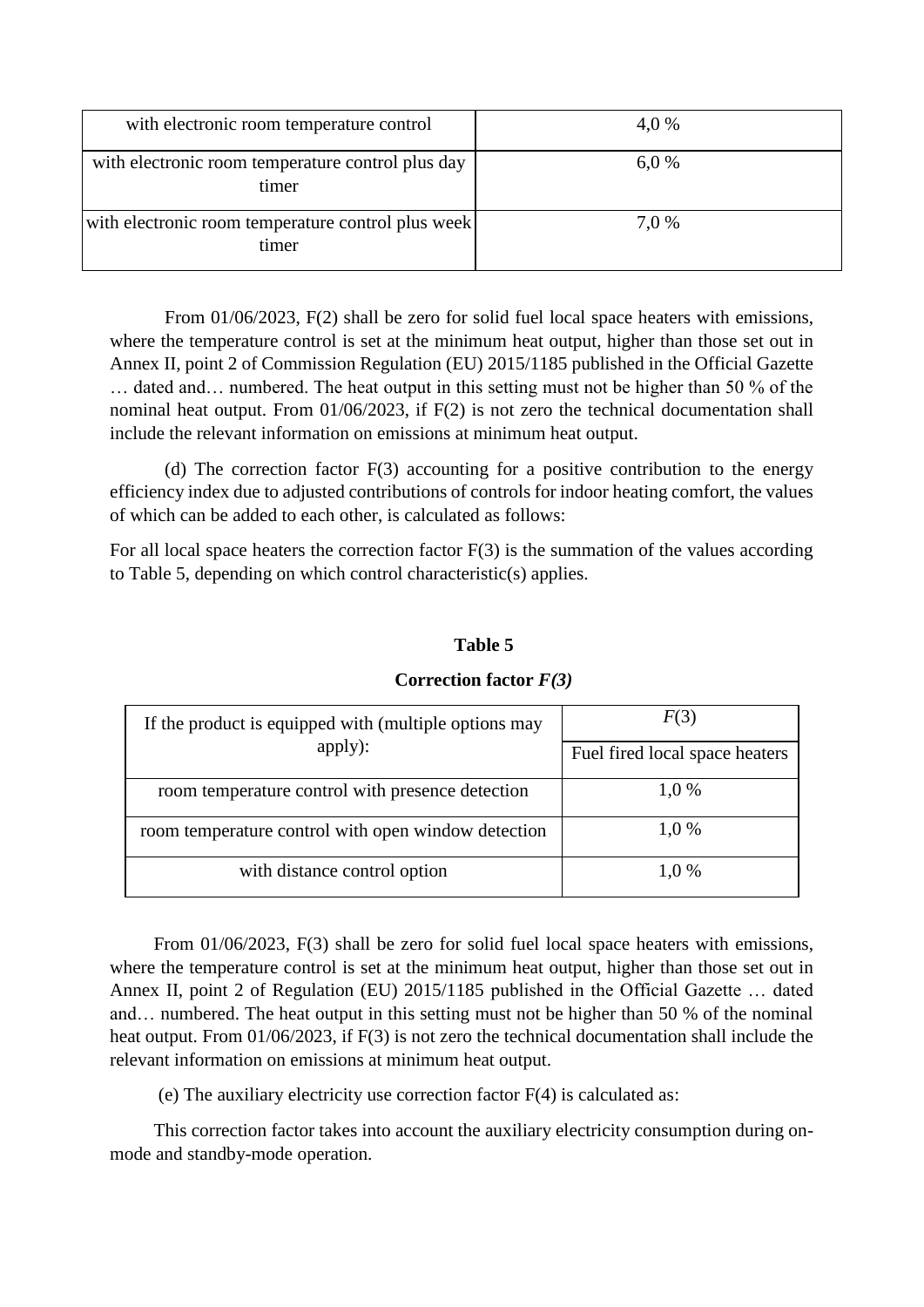For all local space heaters the auxiliary electricity consumption correction is calculated as follows:

$$
F(4) = CC \cdot \frac{0.2 \text{ el}_{max} + 0.8 \text{ el}_{min} + 1.3 \text{ el}_{sb}}{P_{nom}} \cdot 100\%
$$

Where:

*- elmax* : is the electric power consumption at nominal heat output, expressed in kW;

*- elmin* : is the electric power consumption at minimum heat output, expressed in kW. In case the product does not offer a minimum heat output the value for the electric power consumption at nominal heat output shall be used;

*-*  $el_{sb}$ : is the electric power consumption of the product while in standby mode, expressed in kW,

*- Pnom*: is the nominal heat output of the product, expressed in kW.

e) The correction factor F(5) related to the energy consumption of a permanent pilot flame is calculated as follows:

This correction factor takes into account the permanent pilot flame power requirement.

For all local space heaters the correction factor is calculated as:

$$
F(5) = 0.5 \cdot \frac{P_{pilot}}{P_{nom}} \cdot 100\%
$$

Where:

 $-P_{pilot}$  is the pilot flame consumption, expressed in kW,

 $P_{\text{nom}}$ : is the nominal heat output of the product, expressed in kW.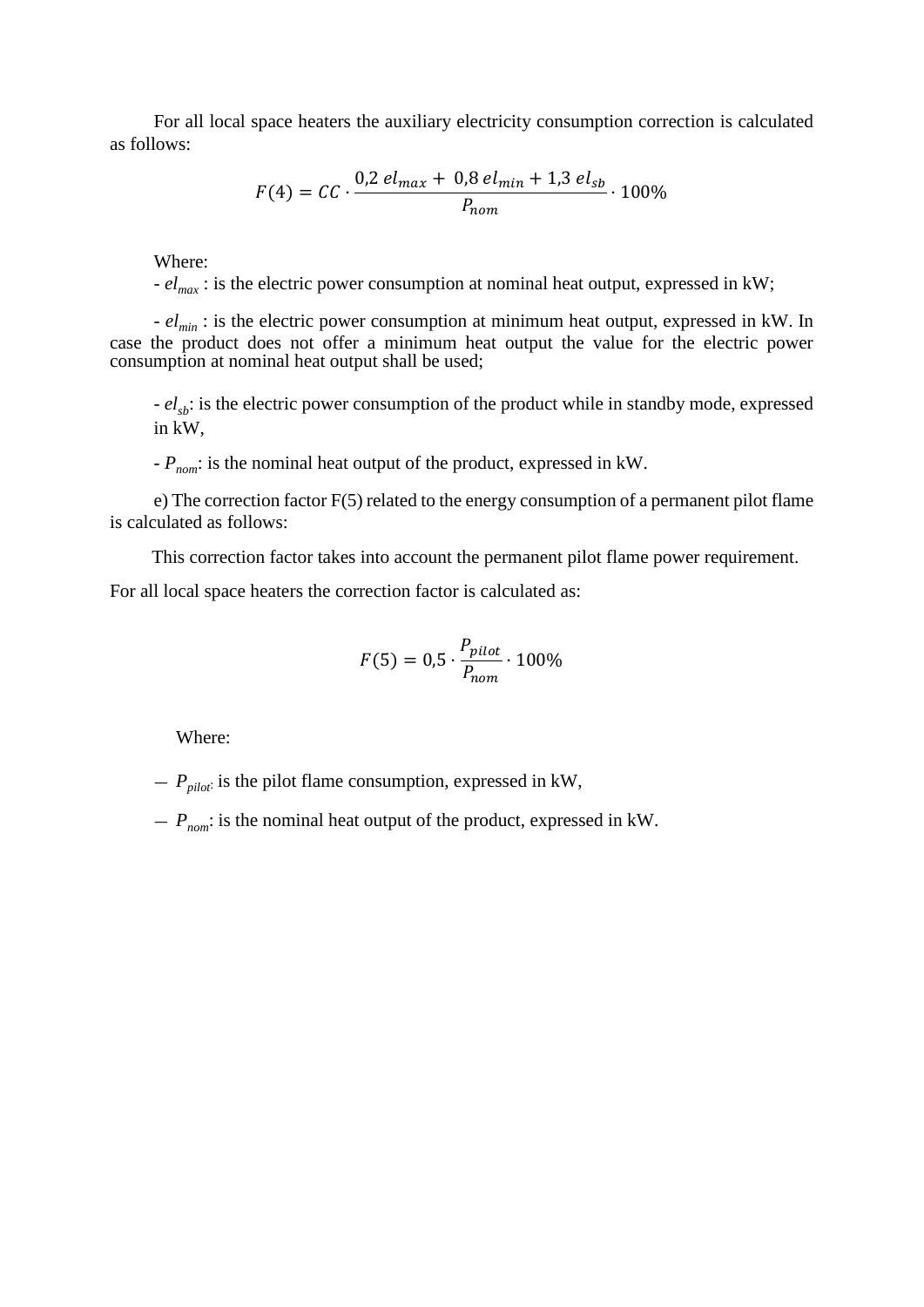## **ANNEX-IX Verification Method for Market Surveillance and Inspection**

1. The verification tolerances set out in this Annex relate only to the verification of the measured parameters by the Ministry and shall not be used by the supplier as an allowed tolerance to establish the values in the technical documentation. The values and classes on the label or in the product fiche shall not be more favourable for the supplier than the values reported in the technical documentation.

2. When verifying the compliance of a product model with the requirements laid down in this Communique, for the requirements referred to in this Annex, the Ministry shall apply the following procedure.

(1) The Ministry shall verify one single unit of the model.

(2) The model shall be considered to comply with the applicable requirements if.

(a) the values given in the technical documentation pursuant to related articles of Regulation (declared values), and, where applicable, the values used to calculate these values, are not more favourable for the supplier than the corresponding values given in the test reports; and

(b) the values published on the label and in the product fiche are not more favourable for the supplier than the declared values, and the indicated energy efficiency class is not more favourable for the supplier than the class determined by the declared values; and

(c) when the Ministry test the unit of the model, the determined values (the values of the relevant parameters as measured in testing and the values calculated from these measurements) comply with the respective verification tolerances as given in Table 6. The unit shall be tested with a fuel with characteristics in the same range as the fuel that was used by the supplier to perform the measurements described in Annex VIII.

 $(3)$  If the results referred to in points  $2(a)$  or (b) are not achieved, the model and all models that have been listed as equivalent models in the supplier's technical documentation shall be considered not to comply with this Communique.

(4) If the result referred to in point 2(c) is not achieved, the Ministry shall select three additional units of the same model for testing. As an alternative, the three additional units selected may be of one or more different models that have been listed as equivalent models in the supplier's technical documentation.

(5) The model shall be considered to comply with the applicable requirements if for these three units, the arithmetical mean of the determined values complies with the respective tolerances given in Table 6.

(6) If the result referred to in point 5 is not achieved, the model and all models that have been listed as equivalent models in the supplier's technical documentation shall be considered not to comply with this Communique.